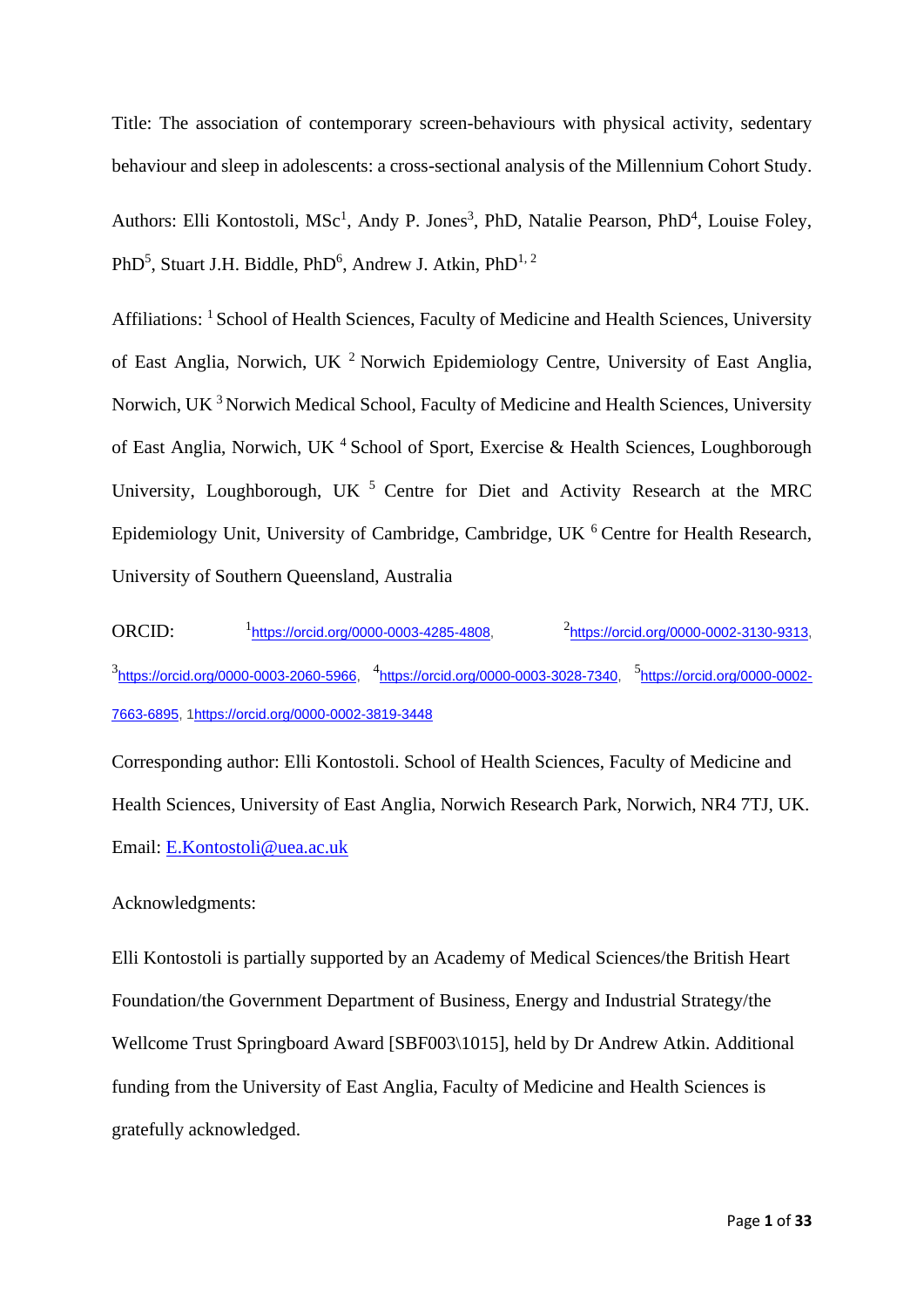Louise Foley was funded by the National Institute for Health Research (NIHR) (16/137/64) using UK aid from the UK Government to support global health research. The views expressed in this publication are those of the author(s) and not necessarily those of the NIHR or the UK Department of Health and Social Care.

With thanks to Dr Antonios Karatzas for his input on data analysis.

Conflict of interest statement: The authors declare that they have no conflict of interest.

Funding: Academy of Medical Sciences/the British Heart Foundation/the Government Department of Business, Energy and Industrial Strategy/the Wellcome Trust Springboard Award [SBF003\1015]. Additional funding from the University of East Anglia, Faculty of Medicine and Health Sciences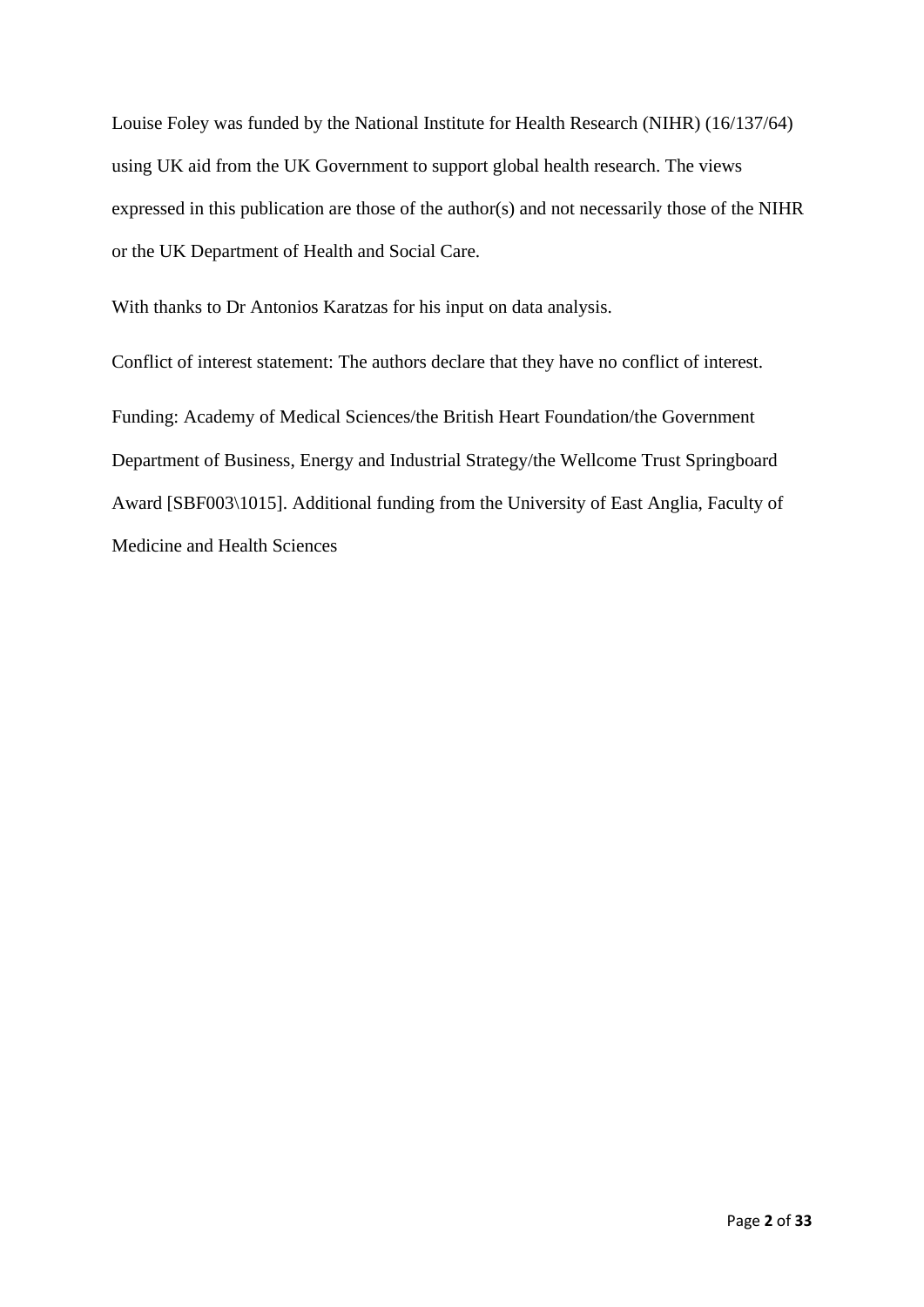Title: The association of contemporary screen-behaviours with physical activity, sedentary behaviour and sleep in adolescents: a cross-sectional analysis of the Millennium Cohort Study.

## **ABSTRACT**

Background: Screen behaviours are highly prevalent in adolescents and may be adversely associated with physical and mental health. Understanding how screen behaviours inter-relate with physical activity and sleep may help to clarify pathways through which they impact health and potential routes to behaviour change. This cross-sectional study examines the association of contemporary screen behaviours with physical activity, sedentary behaviour and sleep in adolescents.

Methods: Data are from sweep 6 (2015/2016) of the Millennium Cohort Study, conducted when participants were aged 14 years. Outcome variables were accelerometer-assessed overall physical activity and moderate-to-vigorous physical activity (MVPA), self-reported sedentary behaviour and sleep duration. Screen behaviours were assessed using a 24-hour time-use diary. Multivariable regression were used to examine the association between screen behaviours and each outcome variable separately for weekdays and weekend days.

Results: The use of social network sites was associated with (beta coefficient, 95% Confidence Interval (CI); minutes/day) less time in MVPA (Weekdays: -5.2 (-10.3, -0.04; Weekend: -10.0 (-15.5, -4.5), and sedentary behaviours (Weekdays: -19.8 (-31.0, -8.6); Weekend: -17.5 (-30.9, -4.1)). All screen behaviours were associated with shorter sleep duration on weekdays, whereas only the use of email/texts and social network sites were associated with shorter sleep duration on weekend days. The association of using social network sites with overall physical activity was stronger in girls than boys; the association of internet browsing with sedentary behaviour was stronger in boys than girls.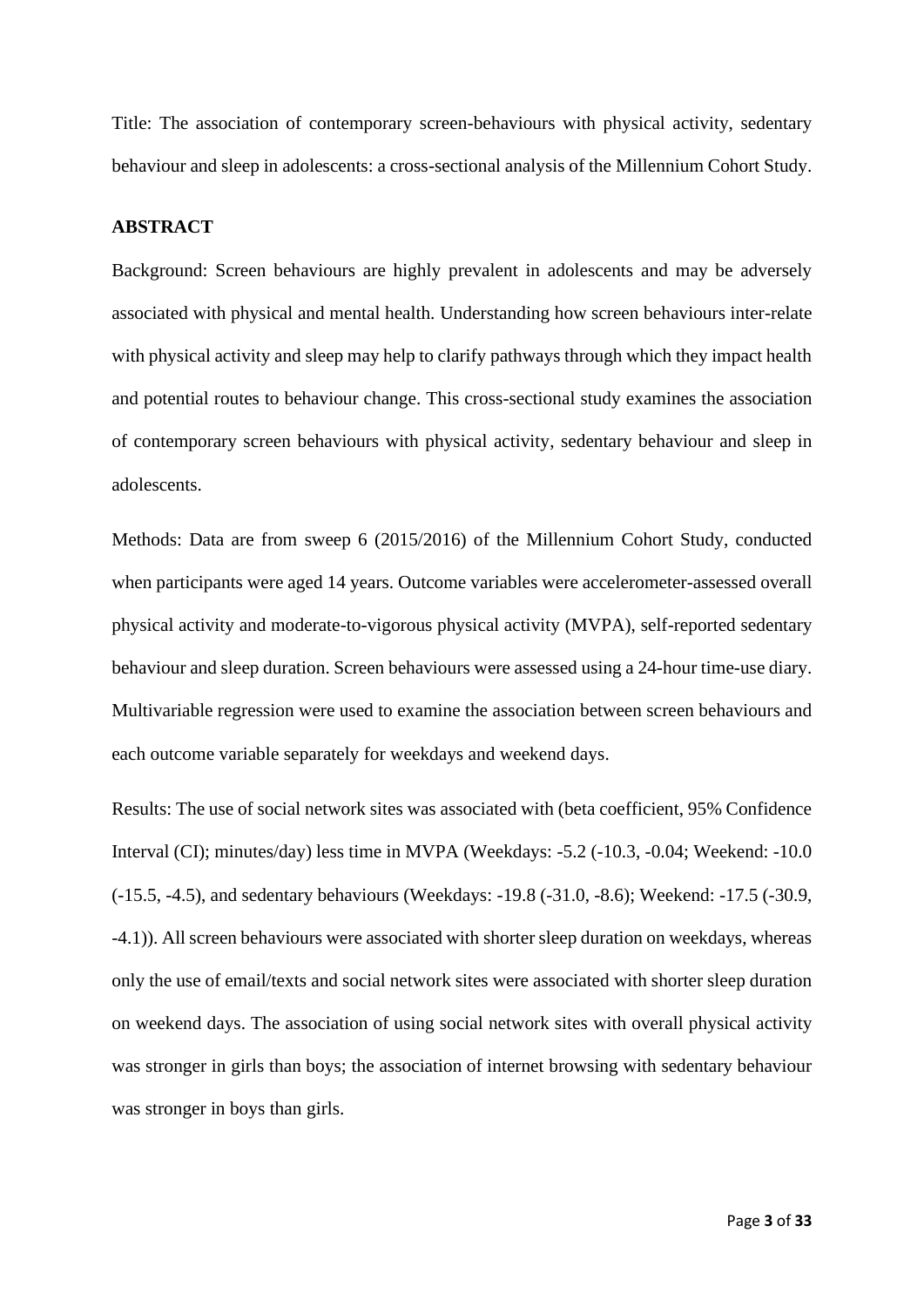Conclusions: Intervention strategies to enhance MVPA and sleep duration by limiting screenbased activities may be warranted.

Key words: cross-sectional, adolescents, screen behaviours, sedentary behaviour, physical activity, sleep.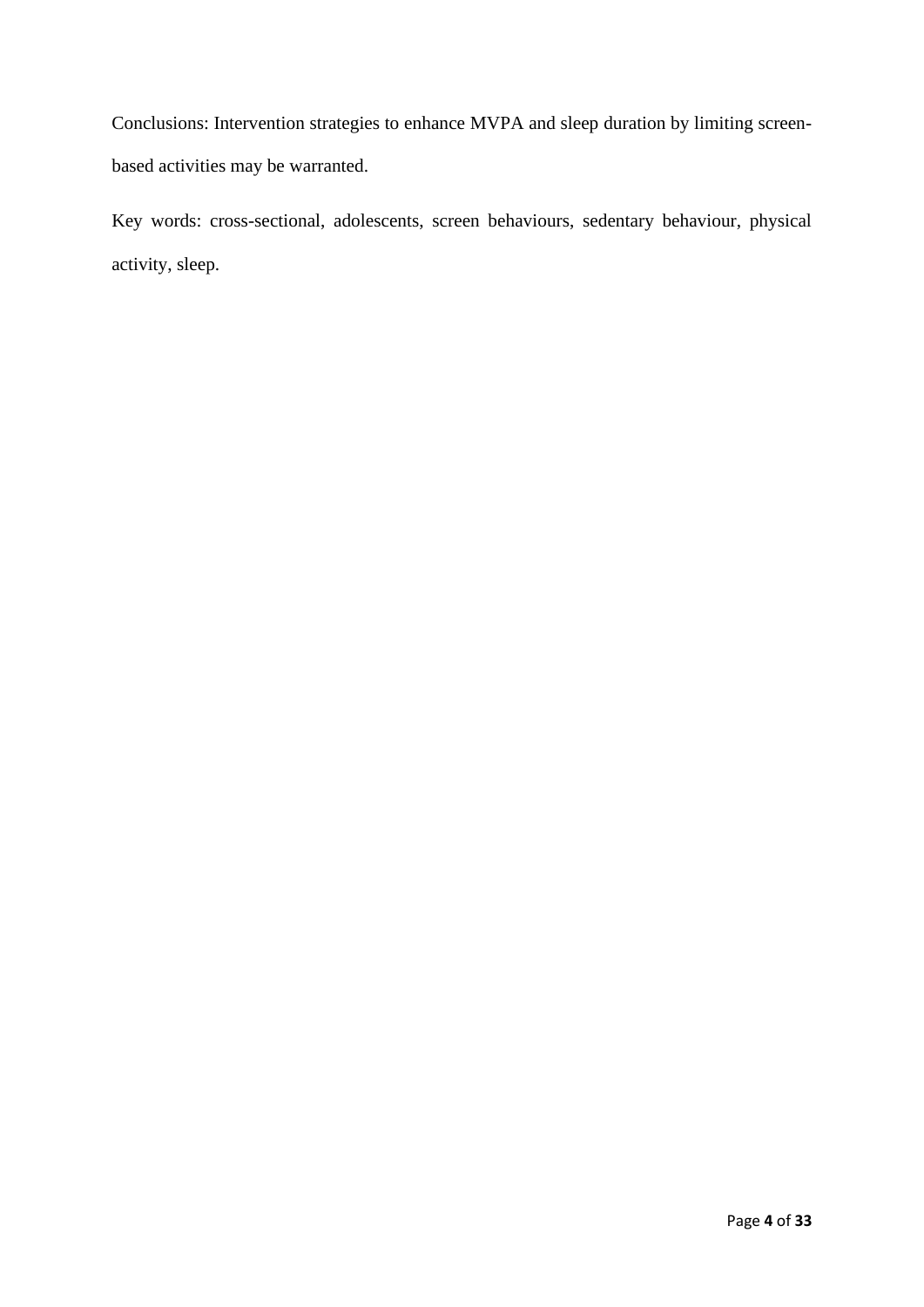#### **INTRODUCTION**

Lack of physical activity, excessive screen-viewing and inadequate sleep may contribute to an increased risk of the metabolic syndrome, mental health disorders and poor academic attainment in young people (1–6). Reflecting a growing movement to consider these behaviours holistically, several countries have now issued 24-hour movement guidelines for children (5 – 13 years) and adolescents (14 – 17 years) (7,8). In Canada, for example, young people are recommended to accumulate at least 60 minutes of moderate-to-vigorous intensity physical activity (MVPA) each day, limit sitting for extended periods with no more than 2 hours per day of recreational screen time and attain 8-11 hours of sleep each night (9). Surveillance data indicate that in a 24-hour period, children and adolescents in Canada and New Zealand spend approximately half their time sedentary, one third sleeping and the remainder in light-intensity physical activity and MVPA (10,11).

The time available each day for physical activity, sedentary behaviour and sleep is finite, such that time spent on one activity has an impact on the availability of time for other activities. The displacement hypothesis asserts that time spent in one behaviour (e.g. sitting) displaces that in another (e.g. physical activity),(12) although the evidence to support this hypothesis appears inconsistent. Review evidence indicates that some types of sedentary behaviour may be negatively associated with physical activity,(13) but the size of the association is small, suggesting that these behaviours do not directly displace one another. However, much of the previous work on this topic has focussed on traditional forms of screen-use, such as playing video games or watching broadcast television on a television set, failing to account for new devices or modes of screen-based entertainment that have emerged in recent years. This is limiting given that in 2019 approximately 70% of youth aged  $12 - 15$  years had a social media account in the UK,(14) and spent approximately 3 hours per day on these services(15). Recent evidence indicates that smartphone and tablet use may be negatively associated with self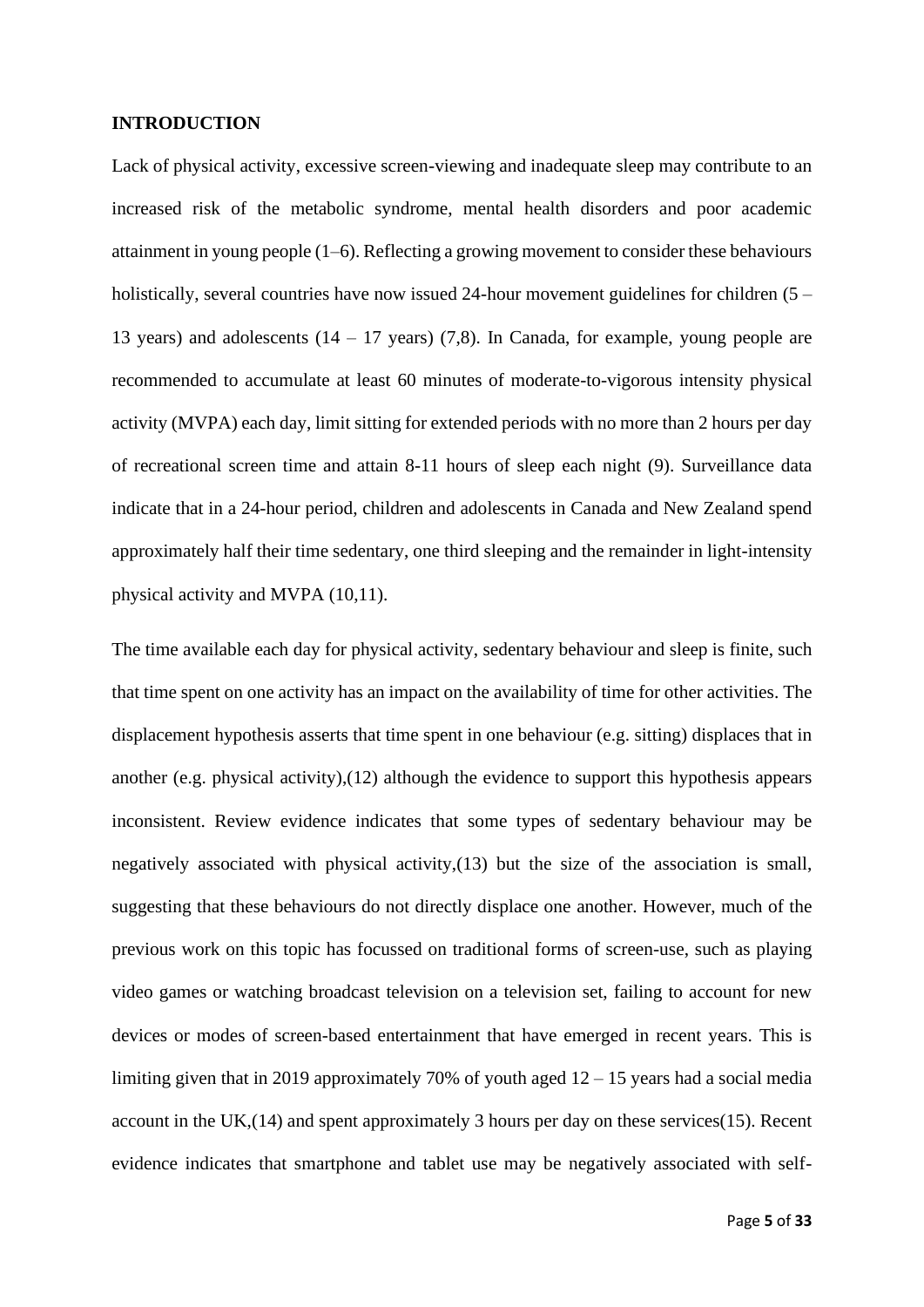reported physical activity, though the strength of this association may vary with age and sex(16,17). Similarly, previous studies have found that screen time (mainly television viewing and video games)(18,19) and engagement in social media use (social networking or messaging sites or Apps on the internet) (20) are associated with late sleep onset. Nevertheless, there remains limited evidence of how contemporary screen behaviours (such as time spent in social networking sites and email/texts) may impact on overall sedentary time, or on time spent active or sleeping. A clearer understanding of how these behaviours interact may help to inform the content of behaviour change interventions.

Inconsistency of the evidence regarding displacement between health behaviours may, in part, be attributable to use of different methods to assess these behaviours, which may have varied by behaviour sub-type, recall period or temporal unit.(21) This is in addition to known limitations of self-report behaviour questionnaires, such as recall bias (22). An alternative to questionnaires for the assessment of specific behaviours is a time-use diary, which have been used to describe patterns of physical activity and sedentary behaviour in young people. Although numerous studies have deployed time-use diaries to assess sedentary and active behaviours in young people, much of this previous research has looked at a limited range of behaviours or used composite markers, (23–25) which might mask associations between individual behaviours.

The aim of this study is to examine the association of diary-assessed screen behaviours with overall physical activity, MVPA, sedentary behaviour and sleep in adolescents and explore whether these associations vary by sex. We hypothesized that screen behaviours would be associated with a lower level of physical activity, more time spent sedentary and shorter sleep duration.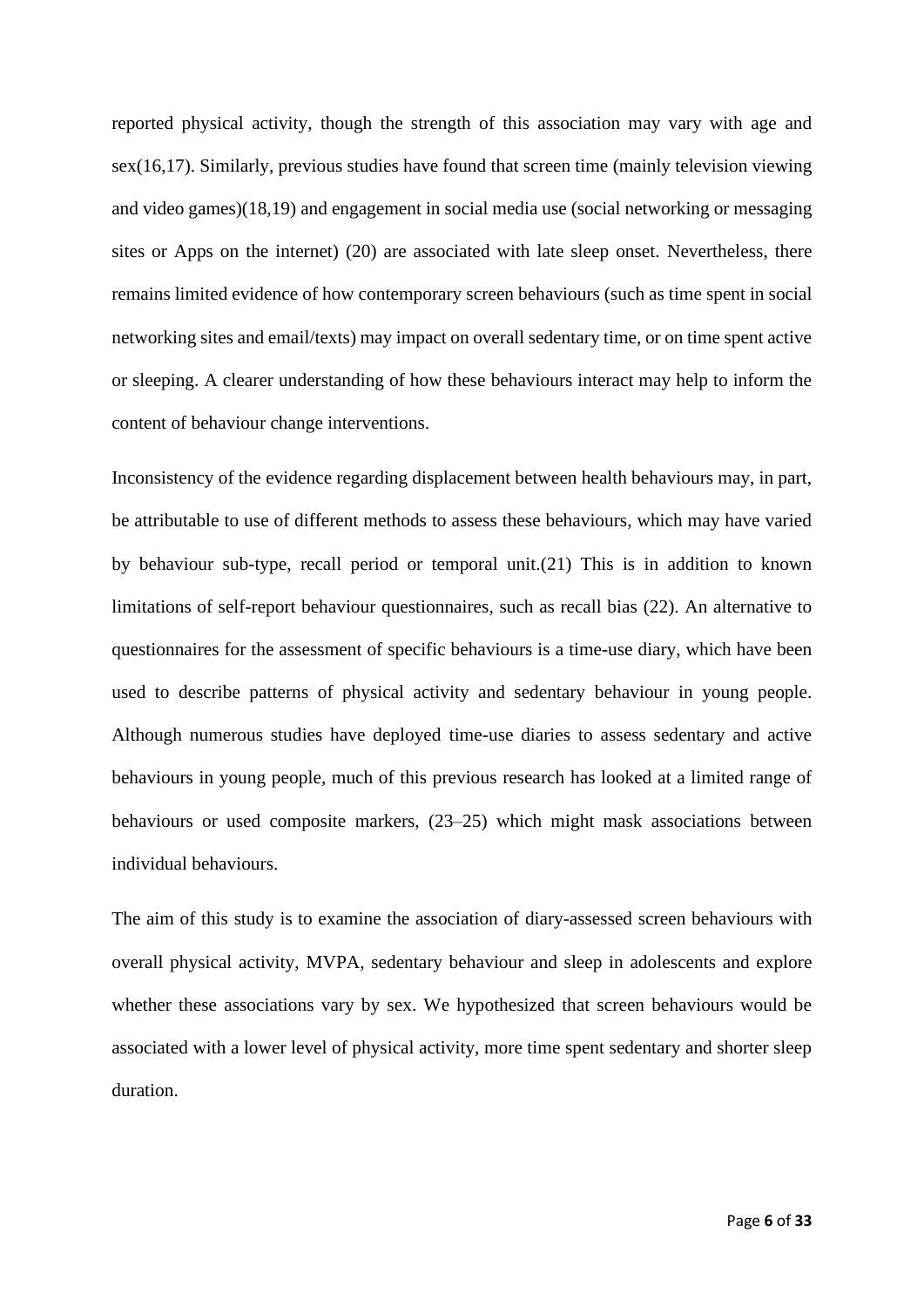#### **METHODS**

#### **Sample and data collection**

Data are from the Millennium Cohort Study (MCS), a national longitudinal birth cohort study run by the Centre for Longitudinal Studies (CLS) at the University College London. The MCS examines the social, economic, and health-related circumstances of young people born between 2000-2002, recruited from all four countries of the UK (England, Scotland, Wales and Northern Ireland)(26,27). The MCS is nationally representative and 18,552 families (18,818 children) were recruited at baseline. Seven sweeps of data collection have been undertaken up to 2020, conducted when participants were 9 months, 3, 5, 6, 7, 14, and 17 years of age.

This cross-sectional analysis uses data from the sixth sweep of assessment (MCS6; data collection: January 2015-April 2016), when participants were 14 years old. In MCS6, 15,415 families were contacted for participation; 11,884 participants from 11,726 families provided partial or complete data. A sub-sample (88%) of young people was invited to wear an activity monitor and complete a time-use diary. The subsample comprised all participants living in Wales, Scotland and Northern Ireland and 81% of participants in England. The English sample was restricted due to limitations on the number of the activity monitors available. The MCS6 was approved by the National Research Ethics Service (NRES) Research Ethics Committee (REC) London – Central (REC ref: 13/LO/1786). Data were anonymised and obtained free of charge from the UK Data Service [\(http://doi.org/10.5255/UKDA-SN-8156-7](http://doi.org/10.5255/UKDA-SN-8156-7) ). Parents and cohort members provided written and verbal consent prior to completing the survey (28).

#### **Time-use diary**

Participants were invited to complete a time-use diary for two randomly chosen days (one weekday and one weekend day) selected by the Computerised Assisted Personal Interviews (CAPI) programme during the interviewer visit. The diary was available in 3 formats: online via the web, App via tablet or phone, and paper. Sixty-four percent of participants selected the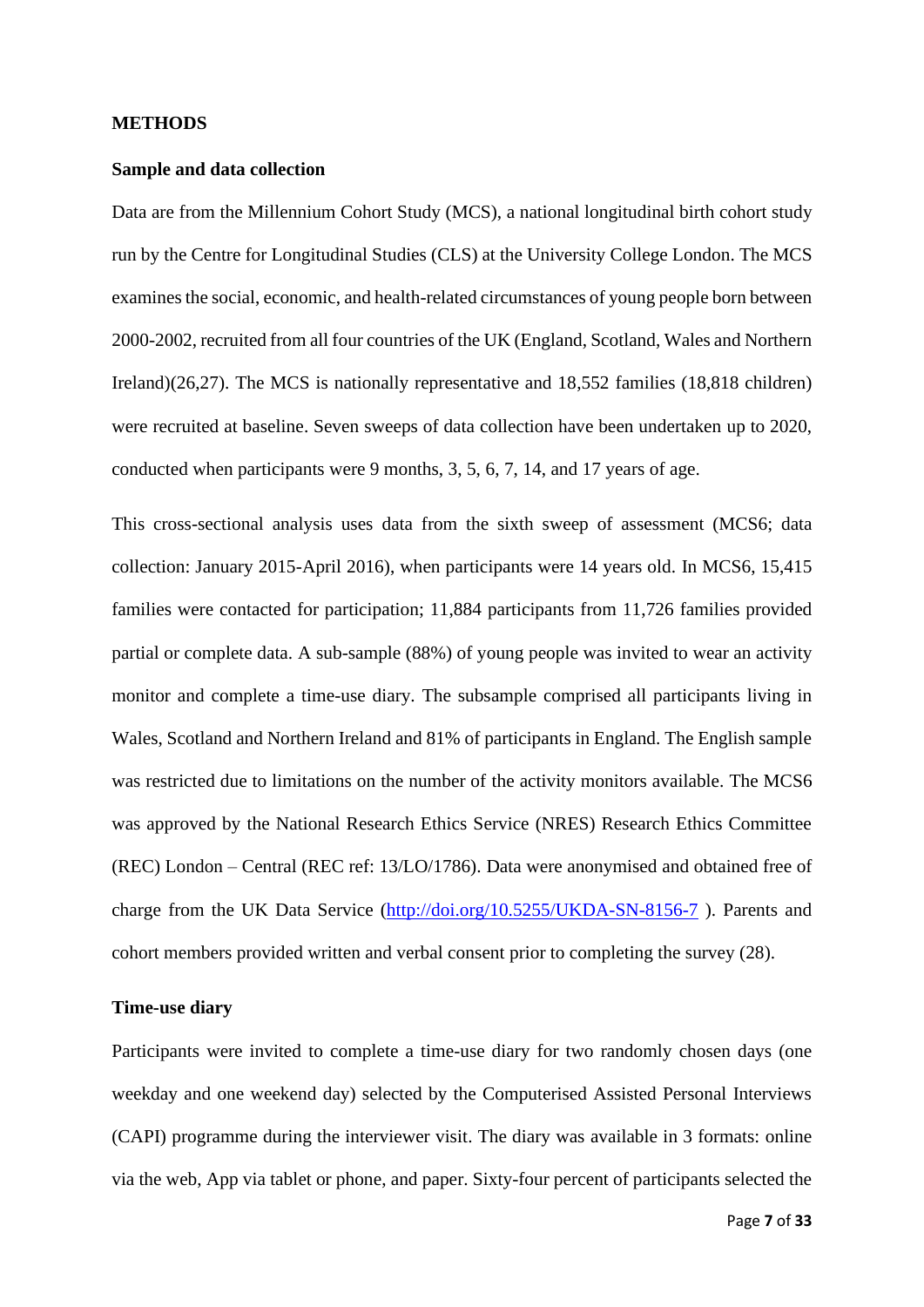App diary format, 29% used the online version and 7% the paper diary (26). Participants recorded their behaviour in 10-minute timeslots from 4am to 4am the next day. For each 10 minute timeslot, participants indicated their main activity, selecting from a pre-specified list of 44 activities, nested within 12 categories (the full list of activity codes is presented in Electronic Supplementary Material: Table 1). Diaries (days) with missing data (one or more time-slots with no activity indicated) were excluded from the analysis, consistent with previous analyses using time-use diary data (29).

# Screen behaviour

Participants were categorized according to whether they did (user) or did not (non-user) report time in the following four activities: phone calls, email and texting, using social network sites and internet browsing. Preliminary analyses indicated that the duration of time spent in these individual behaviours was low and highly skewed, therefore we opted to dichotomise in all analyses focusing on individual behaviours. We derived a summary duration variable, calculated as the sum of time spent in the 4 activities of interest.

#### Sedentary behaviour

We derived an outcome variable to indicate time spent in other sedentary behaviours by summing time reported in the following activities: reading for school or pleasure, traveling by car/bus, playing electronic games and TV-viewing.

# **Accelerometer data**

# Physical activity

To provide an assessment of physical activity, participants wore a triaxial GENEActiv Original accelerometer (30) (Activinsights Ltd, Kimbolton, UK) on the non-dominant wrist for the same days as time-use diaries were completed. Data were downloaded using GENEActiv software and raw data processed using the GGIR package in R, which includes autocalibration and nonwear detection functions (31). Data were collected in 5-second epochs and the analysis includes all days with 10 or more valid hours (i.e., a valid day was defined as one in which wear time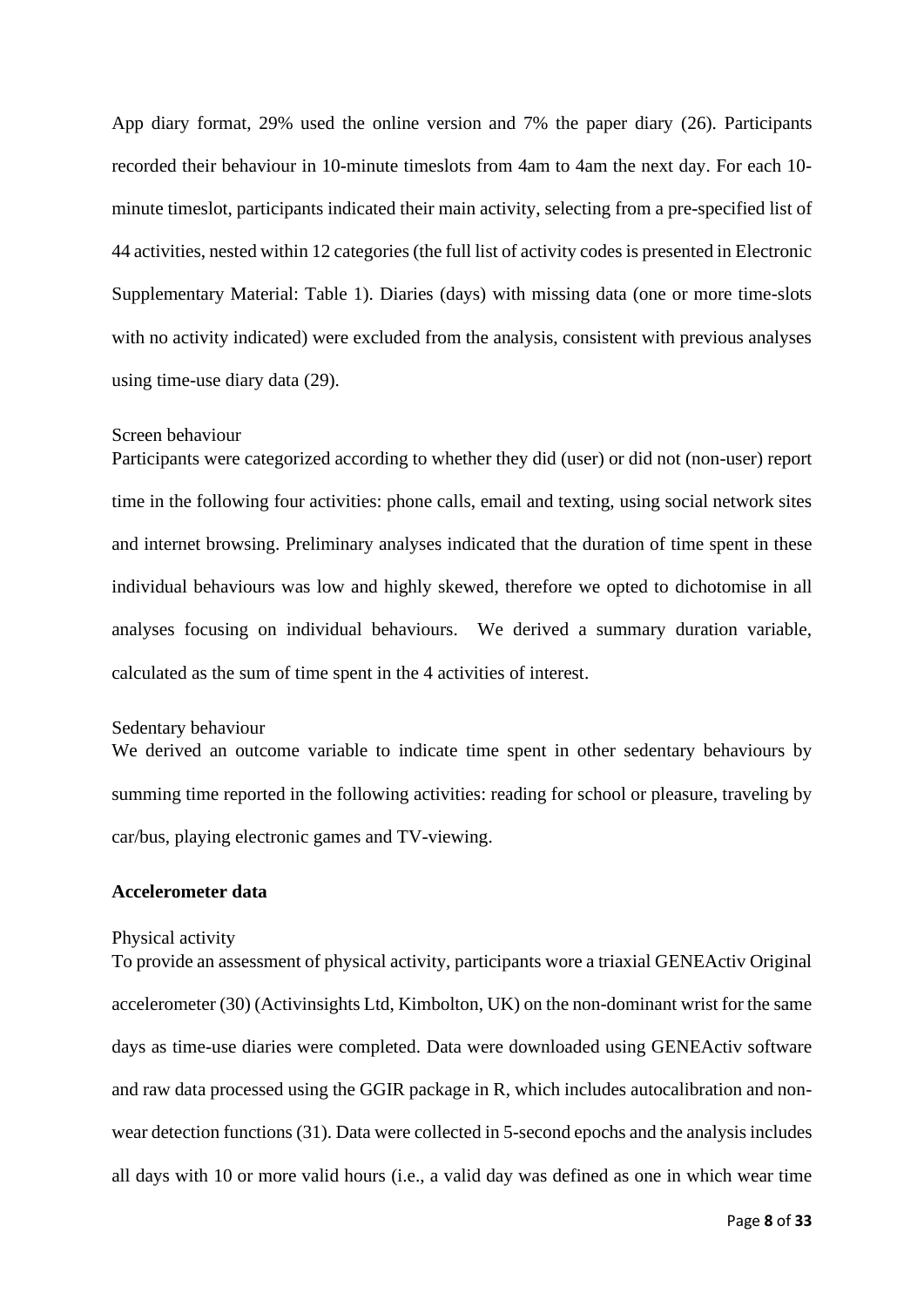exceeded 10 hours). Overall physical activity was estimated using the Euclidean norm minus one (ENMO), a measure of mean acceleration over a 24-hour period. Duration of MVPA was calculated as the time spent with ENMO  $\geq$ 100mg (32).

# **Self-reported data**

#### Sleep duration

Participants self-reported their usual time of sleep onset and waking up, separately for week and weekend days, selecting from pre-defined response categories (Electronic Supplementary Material Table 2). Sleep duration was estimated as the time elapsed between category midpoints for sleep onset and wake-time, consistent with previous research (33). Sleep duration estimates were collapsed into four categories ( $\leq$ 7 hours, 7–8 hours, 8–9 hours, >9 hours) for weekday sleep duration and three categories (7–8 hours, 8–9 hours, >9 hours) for weekend sleep duration.

#### **Covariates**

Participants sex, family income, ethnicity, body mass index (BMI) and home location (rural or urban classification) were included as potential covariates in the analysis (34). Inclusion of covariates in the model was based on previous research that showed association of sex, family income, ethnicity, BMI, home location with screen behaviours and physical activity and sleep. Adjustment for these variables is also consistent with previous research that has examined associations between similar exposures and outcomes as the current study.(35,36) Rural or urban home location, based on postal code, was derived on the basis of population density (37). Family income was measured using the Organisation for Economic Co-operation and Development (OECD) equivalised income quintiles, based on parent-reported household income. Ethnicity was parent-reported and categorised as White, Mixed, Indian, Pakistani and Bangladeshi, Black or Black British, and Other Ethnic group (including Chinese). Weight and height were measured by trained research assistants. Body mass index (BMI) was calculated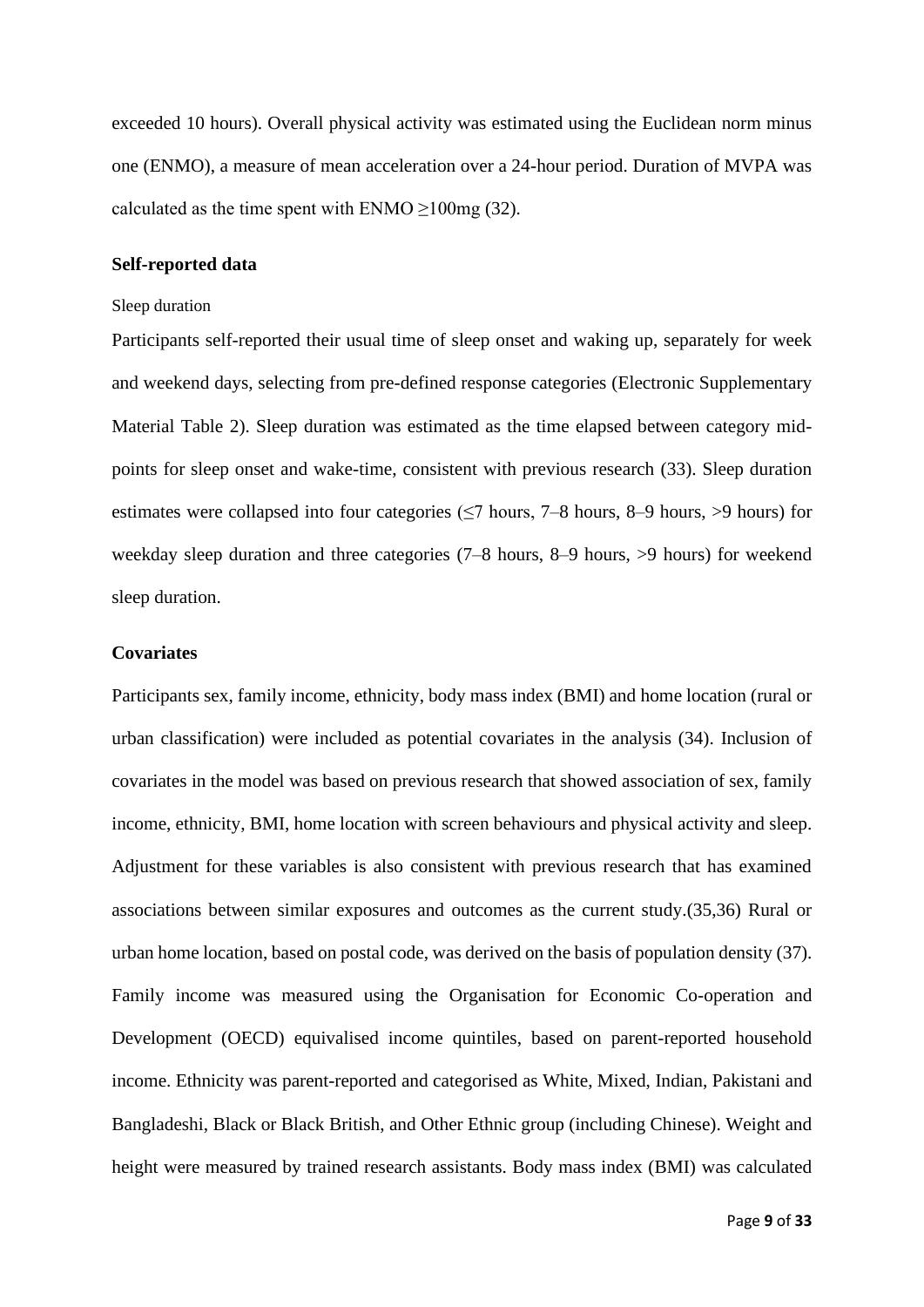as weight divided by height squared  $(kg/m<sup>2</sup>)$  and International Obesity Task Force (IOTF) thresholds were used to categorise participants as underweight/normal weight, overweight and obese (38).

#### **Statistical analysis**

Analyses were conducted in STATA 16.0 (Stata Corporation, Texas, USA). Sample characteristics and daily duration of exposure and outcome variables were summarised using descriptive statistics. Sex differences in duration of exposure and outcome variables were examined using Mann-Whitney U tests, Student's t-tests and Chi-square tests for continuous and categorical variables. Baseline characteristics for those included and lost to follow-up were compared using Student's t-tests and Chi-square tests. Multiple linear regression models were used to examine the association between exposure variables and physical activity outcome variables, separately for weekdays and weekend days. Ordinal logistic regression models were used to examine the association between exposure variables and sleep duration categories. Proportional odds ratios from these models indicate the effect of a 1 unit increase in the exposure on the odds of having longer sleep duration relative to all combined shorter sleep durations, controlling for other variables in the model. The Brant test was used to test for violations of the proportional odds assumption. The association between exposure variables and sedentary behaviour was examined using hurdle models,(39) to account for the large number of zero values observed in the sedentary behaviour outcome. The Hurdle model has two parts: (1) a probit component where the outcome is dichotomised (no sedentary time vs. any sedentary time, and (2) a linear regression component which models duration of time spent in sedentary behaviour for non-zero values. We report the linear component in this paper, using the Delta-method (margins effect) to estimate the mean difference in the duration of sedentary behaviour in those who did / did not report the screen-behaviours of interest. For our composite screen-behaviour exposure variable, we present the estimated mean difference in sedentary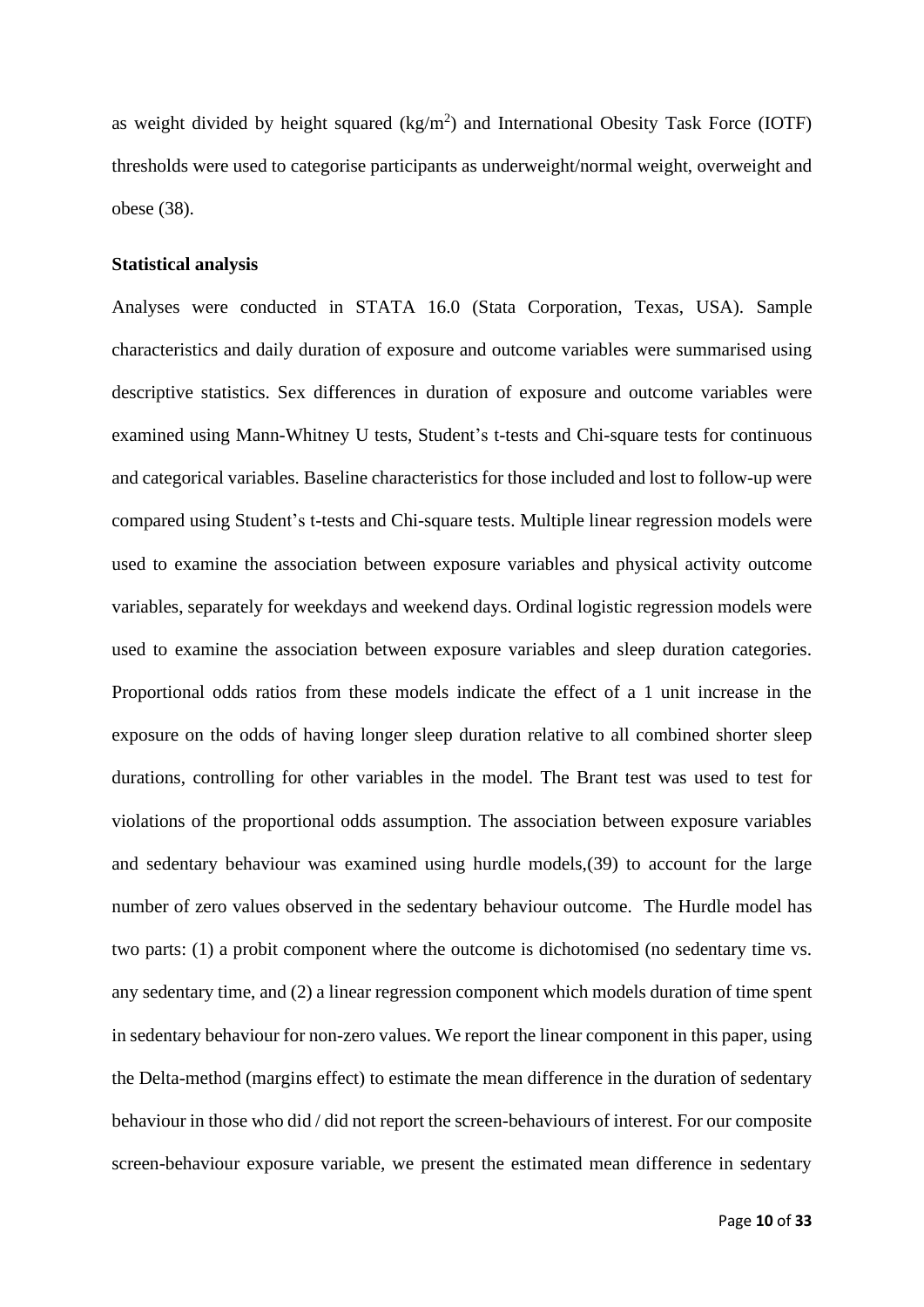behaviour for a 10-min increase in screen-time. All models were adjusted for sex, BMI category, ethnicity, family income and home location. Assumptions of the fitted models were explored with tests for normality, checking for homoscedasticity and collinearity. In all cases assumptions were not violated. Possible multicollinearity in regression analysis was explored with the variance inflation factor (VIF). In all cases, VIFs were  $\leq$ 2, indicating minimal collinearity amongst variables in the model. Single screen behaviours were modelled simultaneously (mutually adjusted). The composite screen behaviour exposure was modelled separately. Interaction terms were added to regression models to examine effect modification by sex.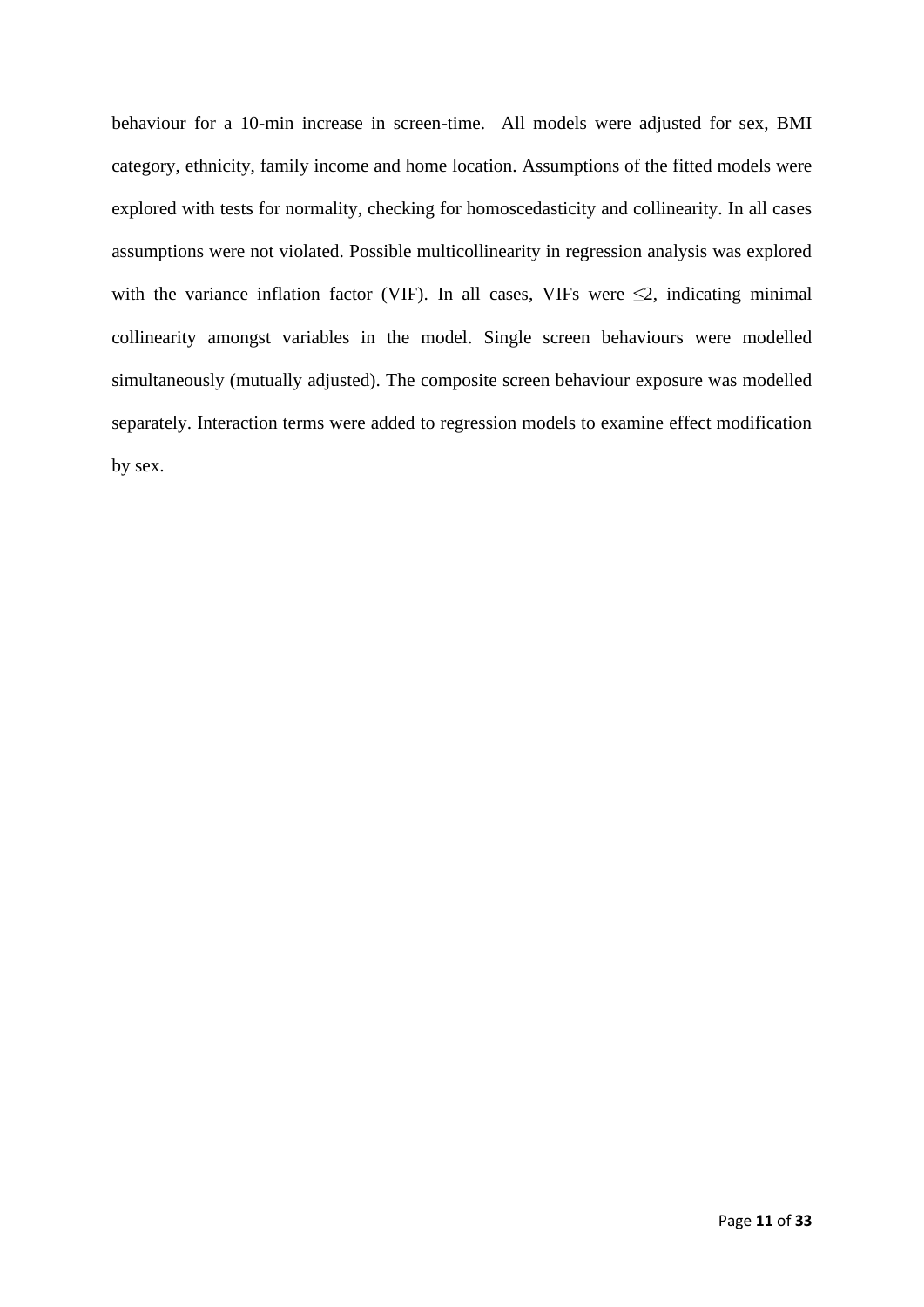# **RESULTS**

Data from 8,625 diaries were available, of which 1,537 were excluded due to missing data. The analytical samples for weekday and weekend analyses were n=3595 and n=3580 respectively. Table 1 describes the characteristics of participants for the weekday sample. There were no differences in participant characteristics between the weekday and weekend samples. Participants were 14.2 (0.3) years of age, mainly of white ethnicity (85%), normal weight (76%) and mostly living in urban areas (74%). Participants included in the analyses were more likely to be of white ethnicity ( $P < 0.001$ ), have normal weight ( $P < 0.05$ ) and come from families with higher income  $(P \le 0.05)$  compared to those who were excluded.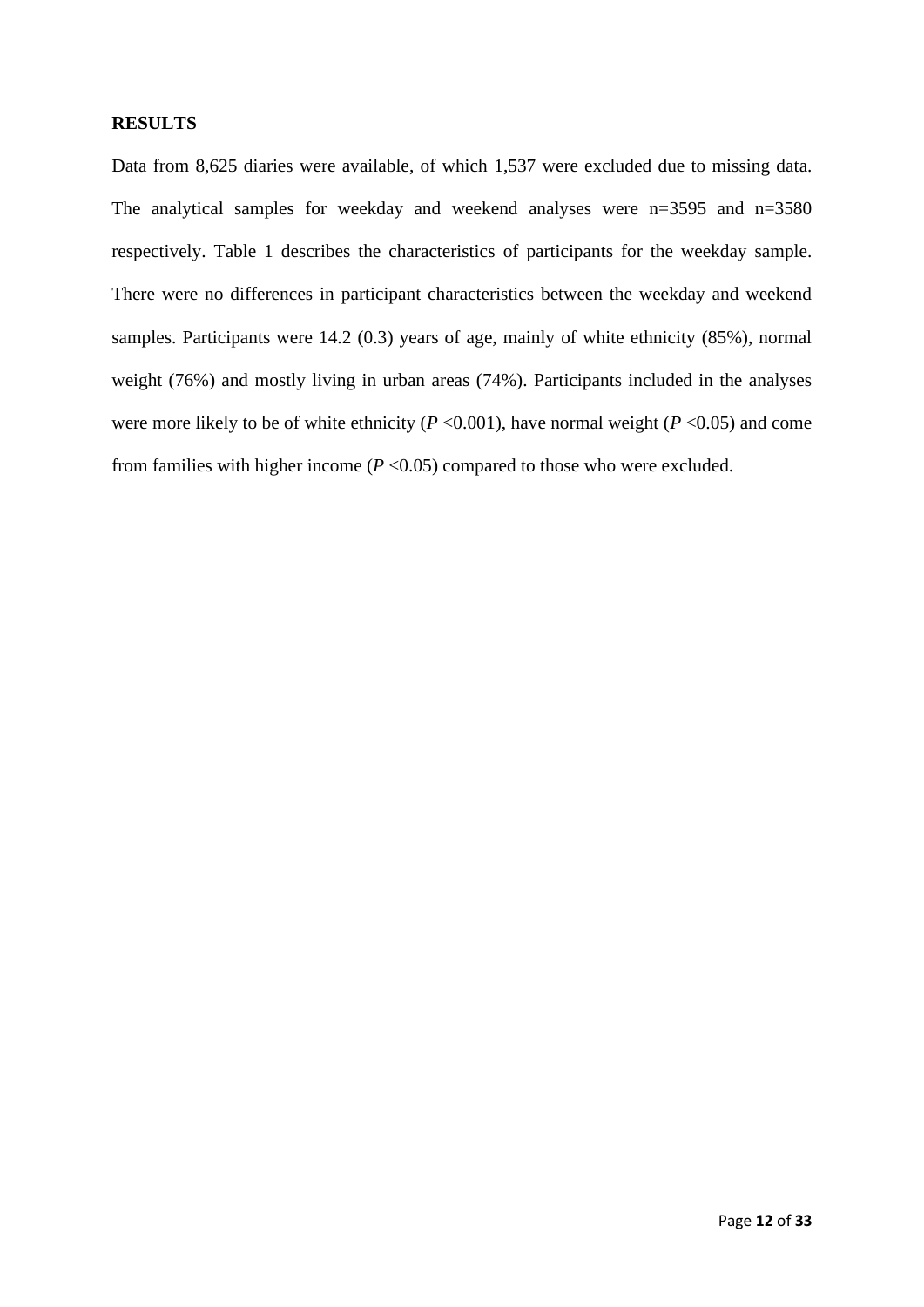|                                  | All $(n=3,595)$ | <b>Boys</b> $(n=1,612)$ | <b>Girls</b> $(n=1,983)$ |
|----------------------------------|-----------------|-------------------------|--------------------------|
| Age, mean $\pm$ SD, y            | 14.2(0.3)       | 14.2(0.3)               | 14.2(0.3)                |
| Ethnicity, $n$ $(\frac{9}{6})$   |                 |                         |                          |
| White                            | 3,043(85)       | 1,351(84)               | 1,692(85)                |
| Mixed                            | 142(4)          | 79(4)                   | 63(3)                    |
| Indian                           | 94(3)           | 47(2)                   | 47(2)                    |
| Pakistani &                      | 170(4)          | 69(4)                   | 101(5)                   |
| Bangladeshi                      |                 |                         |                          |
| <b>Black or Black</b>            | 61(1)           | 31(1)                   | 30(1)                    |
| <b>British</b>                   |                 |                         |                          |
| Other ethnic group               | 67(1)           | 24(1)                   | 43(2)                    |
| Family income (quintile, n (%))  |                 |                         |                          |
| First (lowest)                   | 338(9)          | 124(7)                  | 214(10)                  |
| Second                           | 450 (12)        | 194(12)                 | 256(12)                  |
| Third                            | 710 (19)        | 319(19)                 | 391 (19)                 |
| Forth                            | 994 (27)        | 458 (28)                | 536 (27)                 |
| Fifth (highest)                  | 1,100(30)       | 515 (31)                | 585 (29)                 |
| BMI (IOTF classification), n (%) |                 |                         |                          |
| Normal weight (incl.             | 2,685(76)       | 1,250(78)               | 1,435(75)                |
| underweight)                     |                 |                         |                          |
| Overweight                       | 606 (17)        | 257(16)                 | 349(18)                  |
| Obese                            | 216(6)          | 92(5)                   | 124(6)                   |
| Home location, $n$ (%)           |                 |                         |                          |
| Rural                            | 908 (25)        | 391 (24)                | 517 (26)                 |
| Urban                            | 2,681 (74)      | 1,217(75)               | 1,464(73)                |

**Table 1.** Participant characteristics (weekday sample).

SD: Standard Deviation; y: year;

Sample sizes vary due to missing data, Ethnicity: All= 3,577 B= 1,601 G= 1,976; Family Income: All=  $3,592$  B=  $1,610$  G=  $1,982$ ; BMI (International Obesity Task Force (IOTF)): All= 3,507 B= 1,599 G= 1,908; Home location: All= 3,589 B= 1,608 G= 1,981.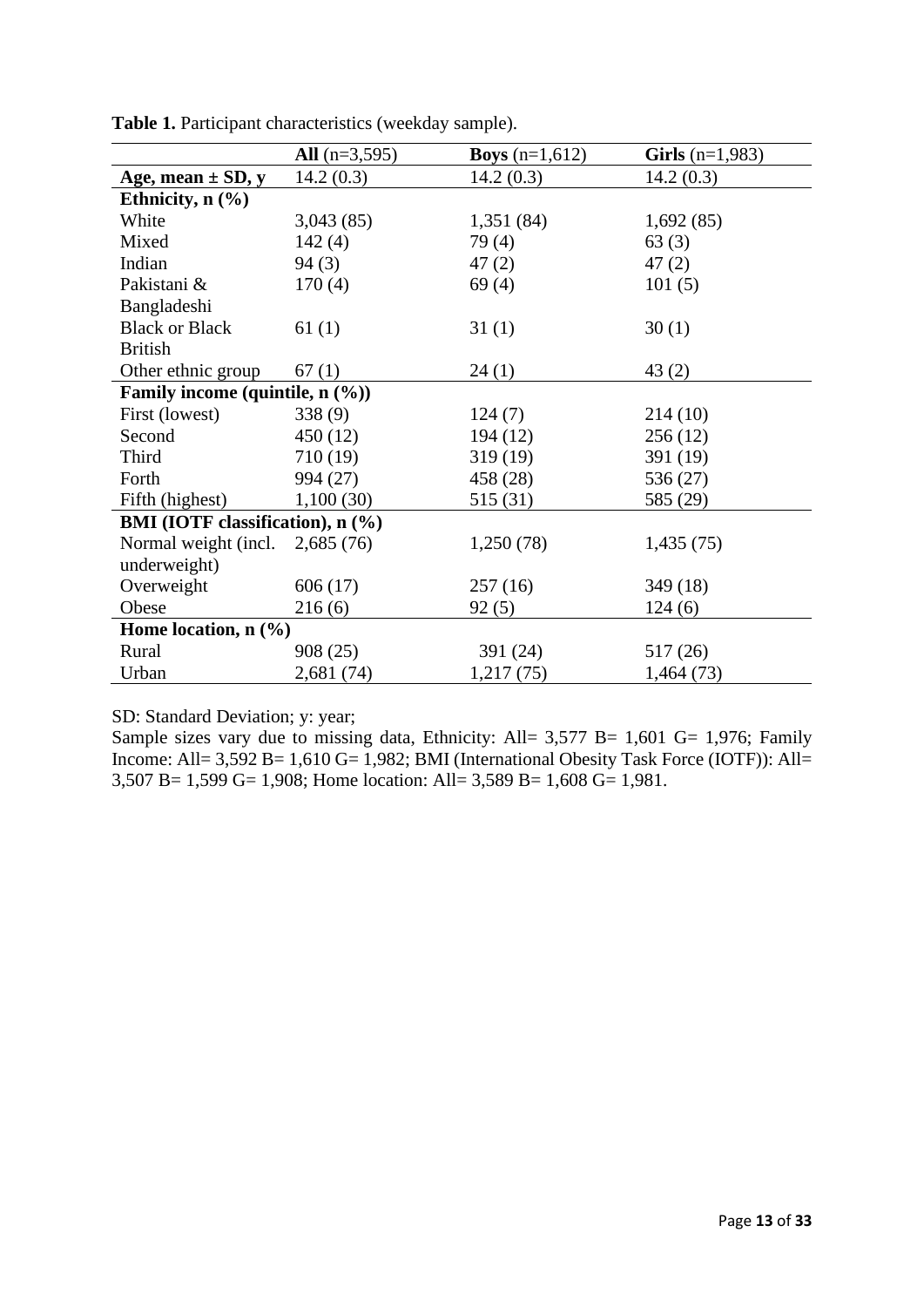Usage and duration of selected screen-based behaviours are presented in Table 2. The proportion of participants that reported usage of phone calls, email/text, and internet browsing was less than 20% during the week and at the weekend, with boys being less likely to report doing these activities than girls. Approximately 40% of participants reported time spent on social network sites. This was more likely on the weekend than during the week, and in girls than boys. Time spent on the 4 screen behaviours combined was greater at the weekend than during the week (median (IQR) 30 min (0, 90) vs. 20 min (0, 80)). Time estimates for MVPA, sedentary behaviour and sleep are presented in Table 3.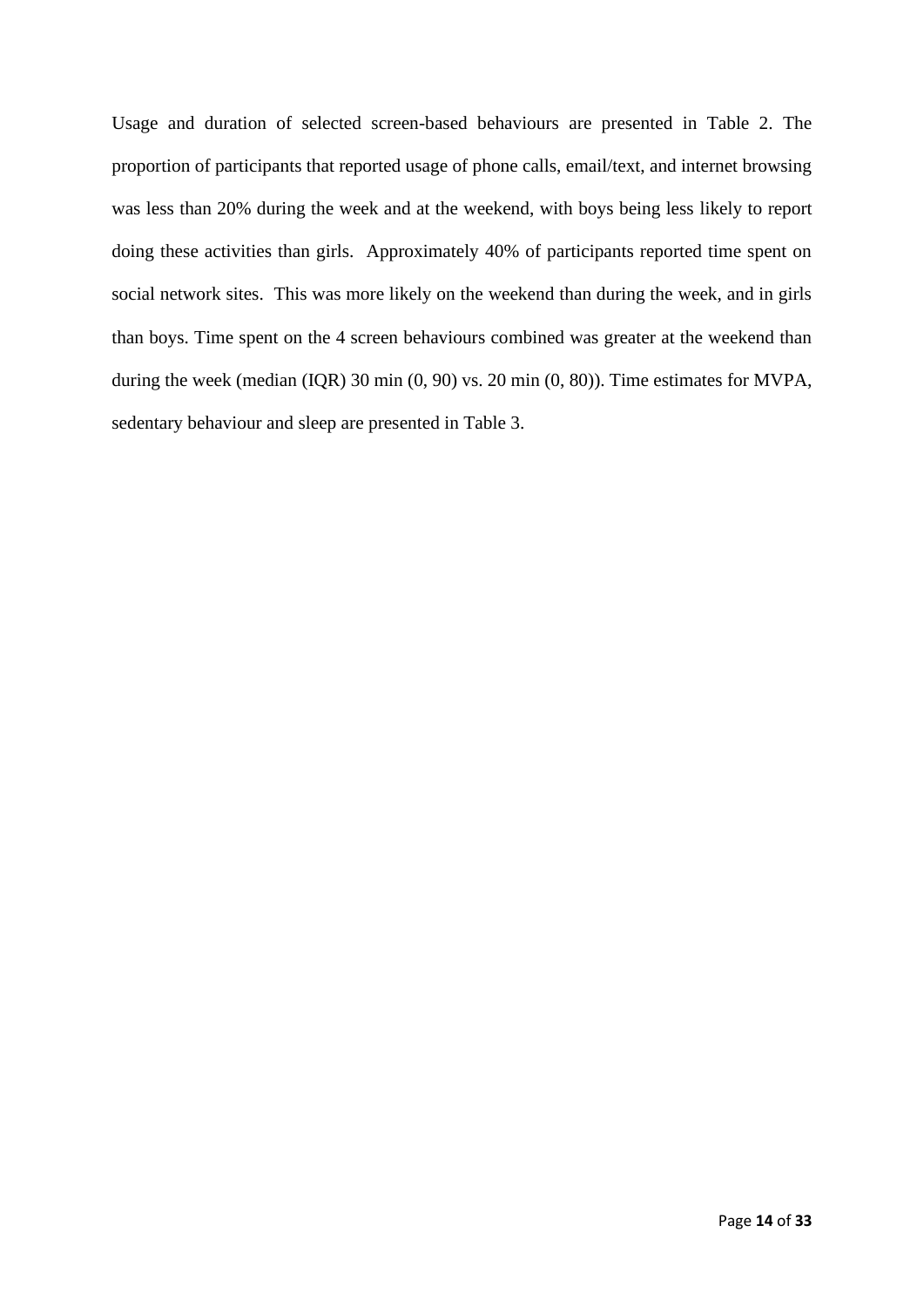|                           | Weekday      |              |                  |                 | Weekend      |              |                  |                 |
|---------------------------|--------------|--------------|------------------|-----------------|--------------|--------------|------------------|-----------------|
|                           | <b>Users</b> |              | <b>Non-users</b> |                 | <b>Users</b> |              | <b>Non-users</b> |                 |
| <b>Exposure Variables</b> | <b>Boys</b>  | <b>Girls</b> | <b>Boys</b>      | <b>Girls</b>    | <b>Boys</b>  | <b>Girls</b> | <b>Boys</b>      | <b>Girls</b>    |
| Phone calls               | 75(4.6)      | 159(8)       | 1,537(95.3)      | $1,824$ (91.9)* | 95(5.9)      | 199 (10)     | 1,504(94.0)      | $1,782(89.9)*$  |
| Email/text                | 180(11.1)    | 370 (18.6)   | 1,432(88.8)      | $1,613(81.3)$ * | 204(12.7)    | 380(19.1)    | 1,395 (87.2)     | $1,601(80.8)$ * |
| Social network sites      | 421(26.1)    | 974 (49.1)   | 1,191(73.8)      | $1,009(50.8)$ * | 406(25.3)    | 1,042(52.6)  | 1,193(74.6)      | 939 $(47.4)$ *  |
| Internet browsing         | 251(15.5)    | 269(13.5)    | 1,361(84.4)      | 1,714 (86.4)    | 260(16.2)    | 302(15.2)    | 1,339(83.7)      | 1,679(84.7)     |
|                           |              |              |                  |                 |              |              |                  |                 |
| Screen behaviour          | All          | <b>Boys</b>  | <b>Girls</b>     |                 | All          | <b>Boys</b>  | <b>Girls</b>     |                 |
| $(min)$ , median $(IQR)$  |              |              |                  |                 |              |              |                  |                 |
|                           | 20(0, 80)    | 0(0, 60)     | $30(0, 90)*$     |                 | 30(0, 90)    | 0(0, 60)     | 40 (0, 120) $*$  |                 |

**Table 2.** Number and proportion of participants reporting use of selected screen-based behaviours and duration of summed screen behaviours (values are N (%) unless stated otherwise).

IQR: inter-quartile range.

Screen behaviour weekday sample All= 3,595 B= 1,612 G= 1,983; Screen behaviour weekend sample All= 3,580 B= 1,599 G= 1,981.

\* Differences between sex (*P* value <0.001).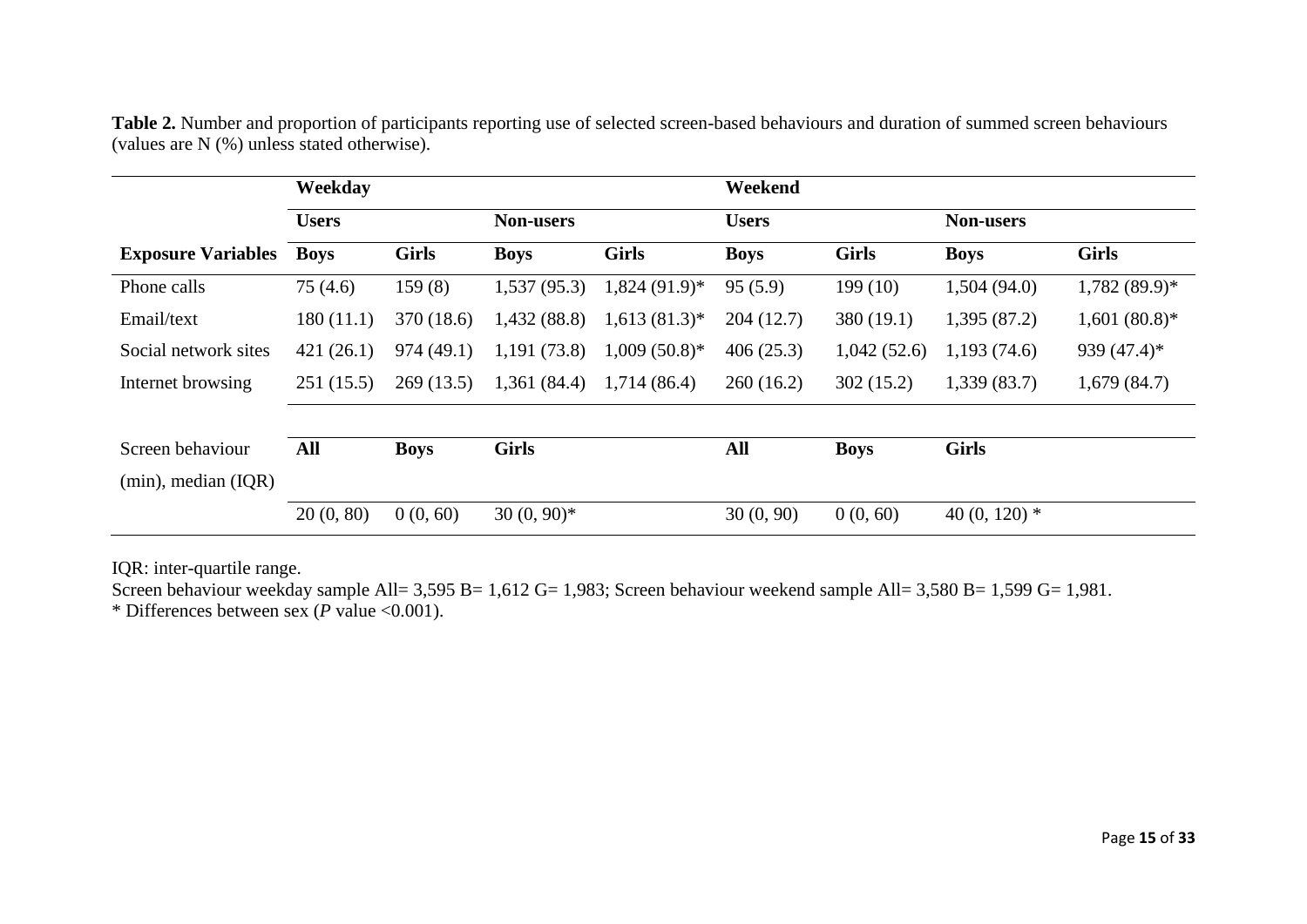|                                          | Weekday      |                |                 | Weekend        |                |                 |
|------------------------------------------|--------------|----------------|-----------------|----------------|----------------|-----------------|
| <b>Outcome Variables</b>                 | <b>All</b>   | <b>Boys</b>    | <b>Girls</b>    | All            | <b>Boys</b>    | <b>Girls</b>    |
| MVPA (min), mean $\pm SD$                | 135.6(62.7)  | 143.1(67.4)    | $128.7(57.1)*$  | 114.3(64.9)    | 117.8(70.6)    | $111.2(59)*$    |
| Overall physical activity (mean          | 35.2(15.4)   | 38.4(17.6)     | $32.2(12.2)^*$  | 31.2(15.5)     | 33.6(18)       | $29.1(12.4)^*$  |
| acceleration; ENMO), mean $\pm SD$       |              |                |                 |                |                |                 |
| Composite of sedentary behaviour         | 200 (110,    | 240 (120, 360) | 180 (100, 270)* | 270 (150, 410) | 330 (180, 470) | 240 (120, 350)* |
| $(min)$ , median $(IQR)$                 | <b>310</b> ) |                |                 |                |                |                 |
| Self-reported sleep duration, $n$ $(\%)$ |              |                |                 |                |                |                 |
| $\leq$ 7 hrs                             | 1,359(11.8)  | 599 (10.4)     | $760(13.1)*$    | $\overline{0}$ | $\theta$       | $\overline{0}$  |
| $7-8$ hrs                                | 3,375(29.3)  | 1,600(28.0)    | 1,775(30.7)     | 233(20)        | 121(2.1)       | $112(2.9)^*$    |
| 8-9 hrs                                  | 4,870 (42.4) | 2,438(42.6)    | 2,432(42.1)     | 1,545(13.4)    | 874 (15.3)     | 671 (11.6)      |
| $>9$ hrs                                 | 1,882(16.3)  | 1,076(18.8)    | 806 (13.9)      | 9,708(84.5)    | 4,718 (82.5)   | 4,990 (86.4)    |

**Table 3.** Duration of overall and moderate-to-vigorous physical activity, sedentary behaviour and sleep.

IQR: inter-quartile range; SD: standard deviation; ENMO: Euclidean Norm Minus One; min: minutes; hrs: hours.

Accelerometer variables for MVPA and overall physical activity: weekday sample All= 4,546 B= 2,196 G= 2,350, weekend sample All= 4,457 B  $= 2,127$  G= 2,330; Composite of sedentary behaviour variable: weekday sample All= 3,551 B= 1,596 G= 1,955, weekend sample All= 3,537 B= 1,582 G= 1,955. \* Differences between sex (*P* value <0.001).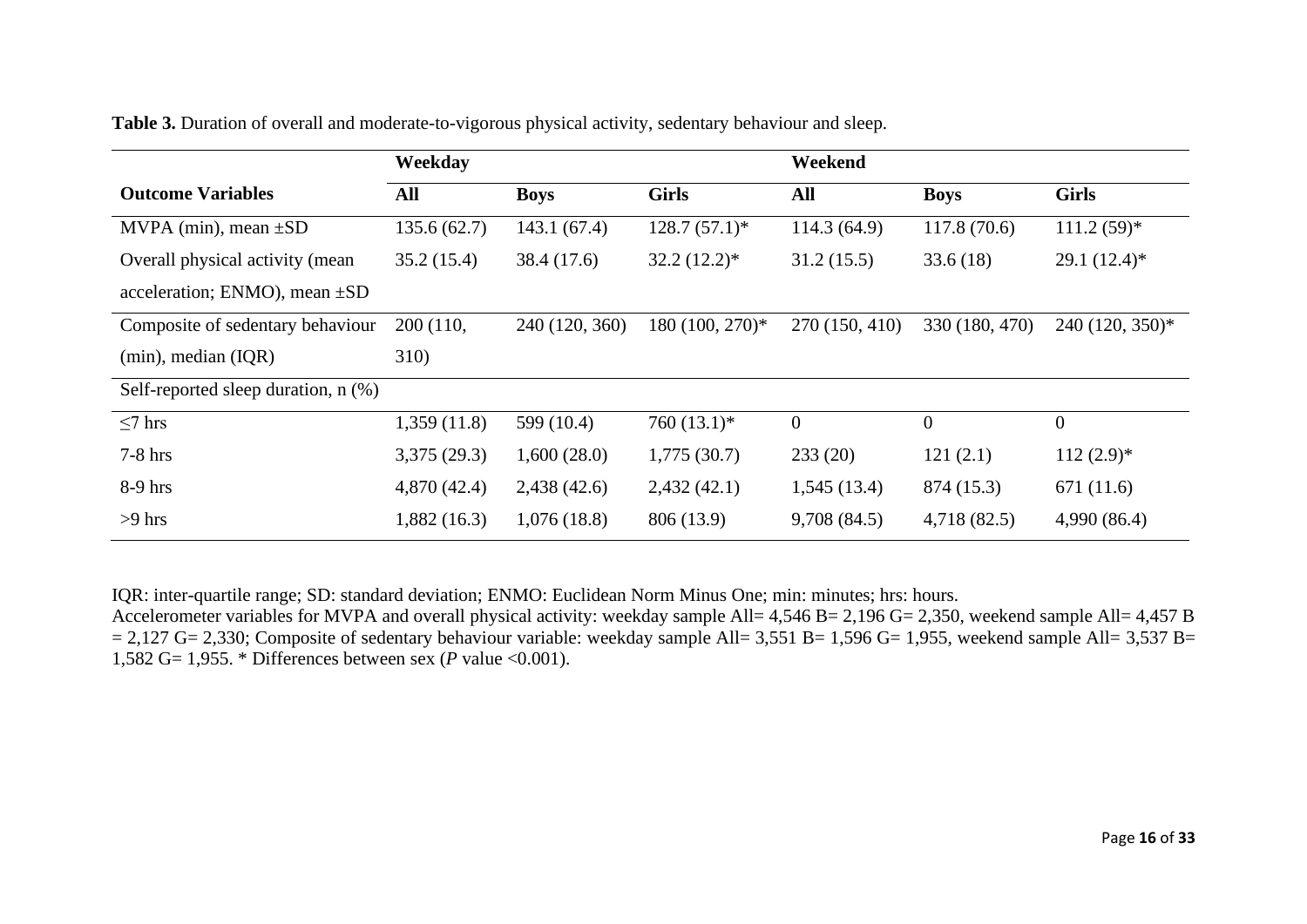#### **Associations between screen-based behaviours and physical activity.**

Cross-sectional associations between screen-based behaviours and physical activity are presented in Table 4. We found no association between making phone calls or sending emails/texts and either of the physical activity outcomes. Use of social network sites was associated with lower overall physical activity on weekend days and fewer minutes of MVPA on weekdays and weekend days. Internet browsing was associated with lower physical activity and MVPA on both weekdays and weekend days. A ten-minute increase in duration of screen behaviours was associated with lower physical activity and MVPA on both weekdays and weekend days. Tests for interaction by sex revealed that associations between the use of social network sites, email/text and physical activity and MVPA on weekends were stronger in girls than boys (Electronic Supplementary Material, Table 4 and 5). For example, compared to non-users, use of social networking sites was not associated with MVPA in boys (-3.4 (-12.3, 5.4)) but negatively associated in girls (-15.3 (-22.3,  $-8.40$ ; p for interaction  $< 0.05$ ).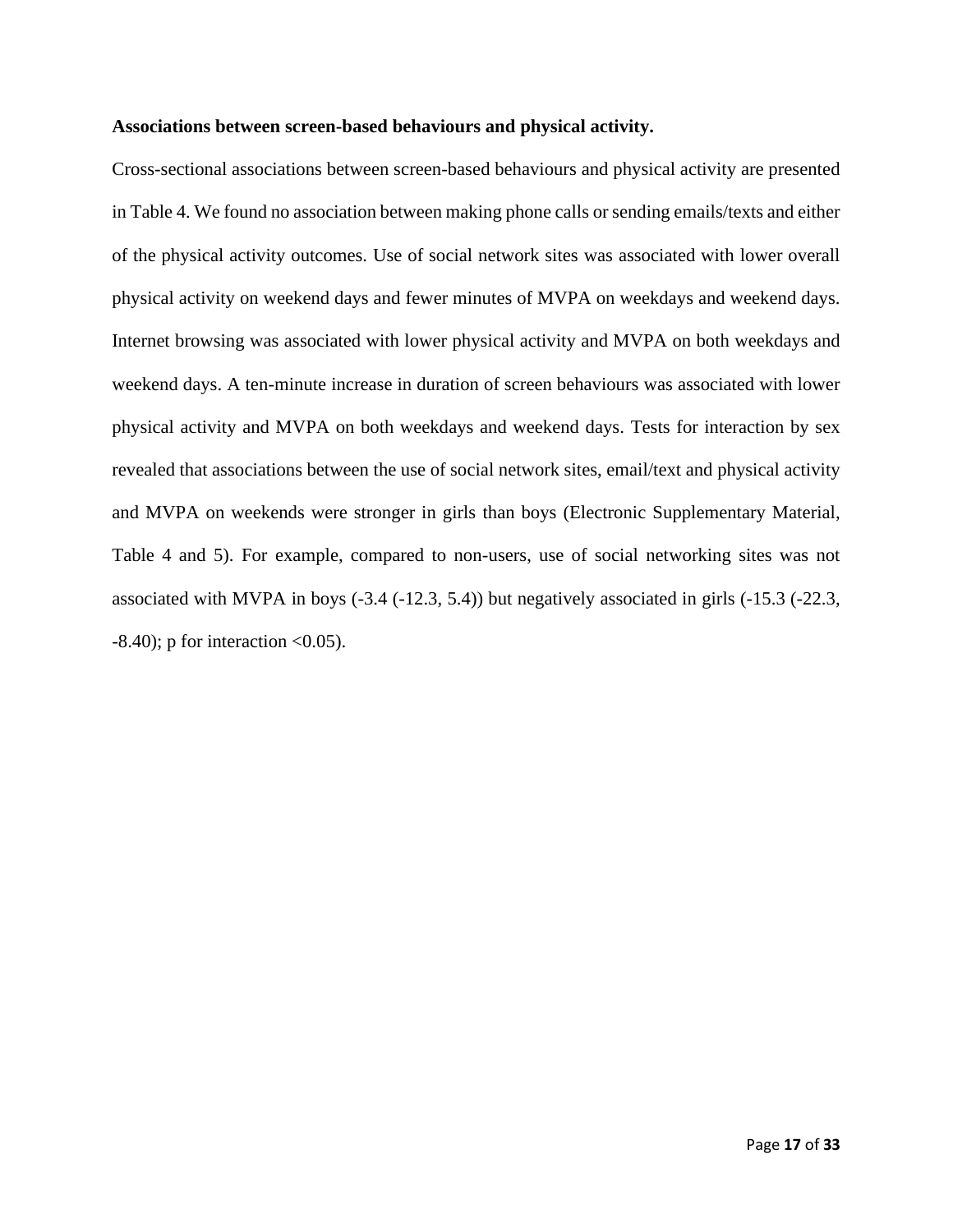|                         | <b>Overall physical activity</b>              |         |                              |         |
|-------------------------|-----------------------------------------------|---------|------------------------------|---------|
|                         | Weekday                                       |         | Weekend                      |         |
|                         | $\beta$ (95% CI)                              | P value | $\beta$ (95% CI)             | P value |
| Phone calls             | $-1.5$ $(-3.8, .82)$                          | 0.20    | $-0.18$ $(-2.40, 2.04)$      | 0.87    |
| Email/text              | $0.42(-1.2, 2.07)$                            | 0.61    | $-0.95$ $(-2.64, 0.73)$      | 0.26    |
| Social network sites    | $-1.0$ $(-2.30, 0.20)$                        | 0.10    | $-1.9$ $(-3.25, -0.60)$      | 0.004   |
| Internet browsing       | $-2.6(-4.28, -0.92)$                          | 0.002   | $-2.48(-4.15, -0.80)$        | 0.004   |
| Screen behaviour $\neq$ | $-0.21$ $(-0.27, -0.14)$                      | < 0.001 | $-0.20$ $(-0.26, -0.14)$     | < 0.001 |
|                         |                                               |         |                              |         |
|                         | <b>Moderate-to-Vigorous Physical Activity</b> |         |                              |         |
|                         | Weekday                                       |         | Weekend                      |         |
|                         | $\beta$ (95% CI)                              | P value | $\beta$ (95% CI)             | P value |
| Phone calls             | $-5.31(-14.9, 4.31)$                          | 0.27    | $-1.67(-10.9,7.57)$          | 0.72    |
| Email/text              | $1.73(-5.03, 8.51)$                           | 0.65    | $-3.54(-10.5, 3.4)$          | 0.32    |
| Social network sites    | $-5.21(-10.3, -0.04)$                         | 0.04    | $-10.0$ ( $-15.5$ , $-4.5$ ) | < 0.001 |
| Internet browsing       | $-10.6(-17.5, -3.69)$                         | 0.003   | $-10.8(-17.8, -3.8)$         | 0.002   |

**Table 4.** Cross-sectional association between screen-based behaviours and accelerometerassessed overall and moderate-to-vigorous physical activity.

 $\neq$  a change in outcome variable (min/day) for 10 minutes increase in screen behaviour. Phone calls, Email/text, Social network sites, Internet browsing: reference group is non-users. MVPA, moderate to vigorous intensity physical activity; β: beta coefficient; 95% CI: 95% Confidence Interval.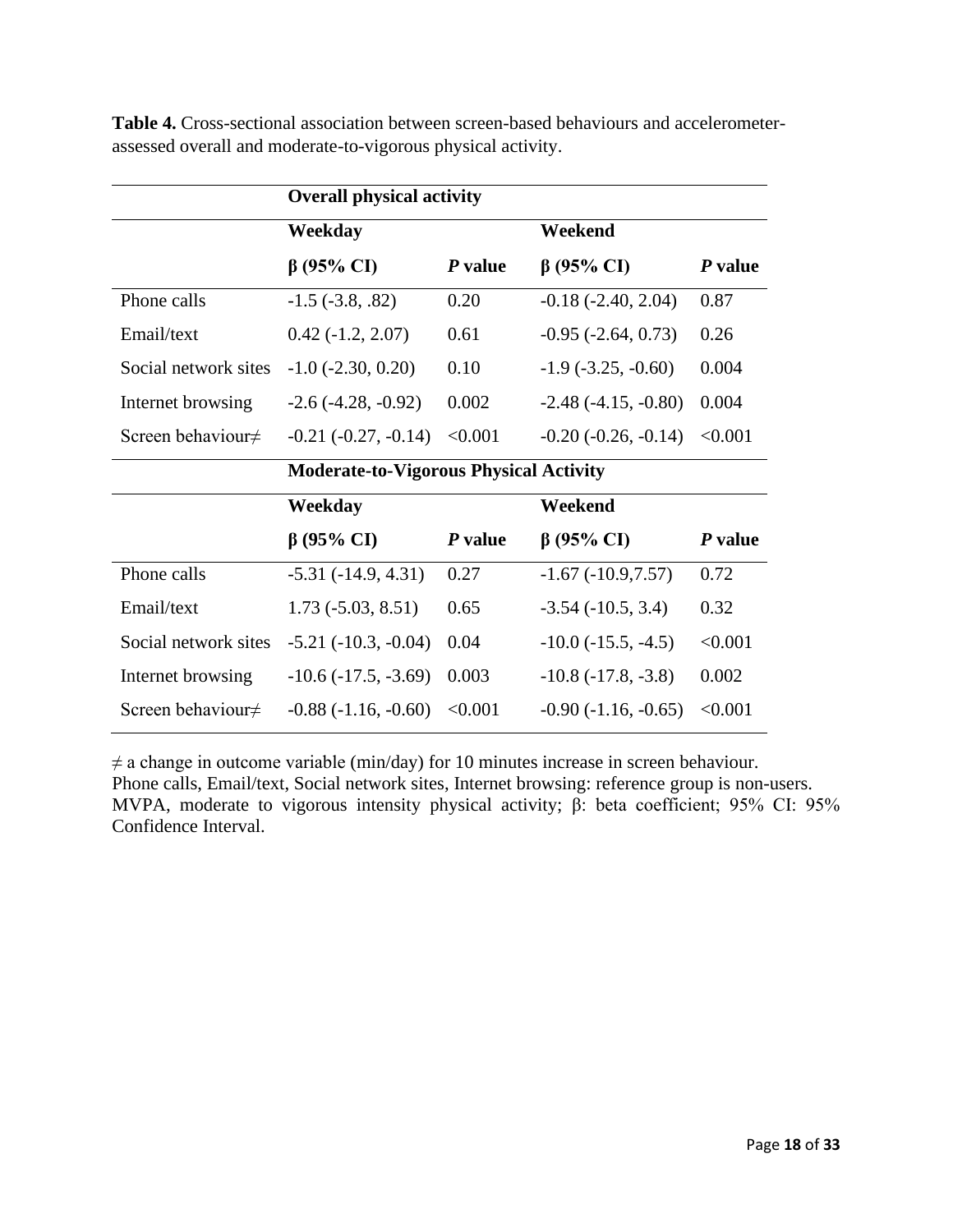#### **Associations between screen-based behaviours and sedentary behaviour**

Transformed hurdle model outputs indicating the association of screen-based behaviours with sedentary behaviours are presented in Table 5. Untransformed coefficients from the hurdle model are provided in Electronic Supplementary Material, Table 3. The use of social network sites was associated with approximately 19 and 17 fewer minutes of sedentary behaviour on both weekdays and weekends respectively. A ten-minute increase in the duration of screen-based behaviours was associated with 3 and 4 fewer minutes in sedentary behaviour on both weekdays and weekends respectively. Tests for interaction by sex revealed that the use of internet browsing on weekends was negatively associated with sedentary behaviour in boys (-57.7 (-89.0, -26.4)) but was not associated in girls  $(18.8 (-12.7, 50.4))$ ; p for interaction <0.05).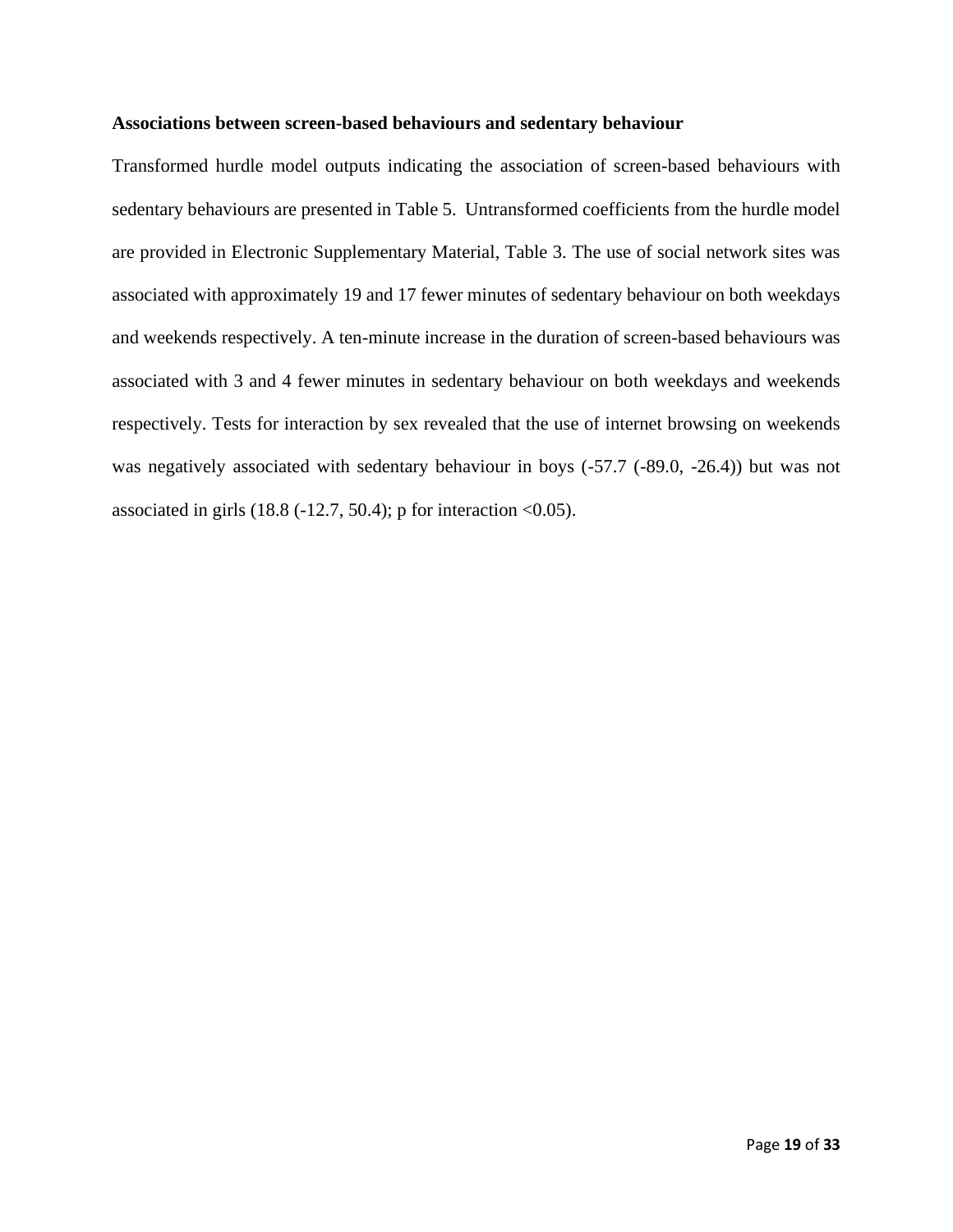|                         | <b>Composite sedentary behaviour</b>   |         |                           |         |  |
|-------------------------|----------------------------------------|---------|---------------------------|---------|--|
|                         | Weekday                                |         | Weekend                   |         |  |
|                         | $\text{Dy}/\text{dx}$ (95% CI) P value |         | Dy/dx $(95\% \text{ CI})$ | P value |  |
| Phone calls             | $-13.6(-34.8, 7.6)$                    | 0.21    | $-1.5$ $(-25.2, 22.1)$    | 0.89    |  |
| Email/text              | $-9.3$ $(-24.2, 5.6)$                  | 0.22    | $-17.5$ ( $-35, -0.0$ )   | 0.04    |  |
| Social network sites    | $-19.8(-31, -8.6)$                     | < 0.001 | $-17.5$ ( $-30.9, -4.1$ ) | 0.01    |  |
| Internet browsing       | $-0.7$ $(-16.3, 14.7)$                 | 0.92    | $6.1$ ( $-11.6$ , 24)     | 0.49    |  |
| Screen behaviour $\neq$ | $-3.6(-4.3, -2.9)$                     | < 0.001 | $-4.3$ $(-5, -3.6)$       | < 0.001 |  |

**Table 5.** Cross-sectional association between screen-based behaviours and composite sedentary behaviours.

 $\neq$  a change in outcome variable (min/day) for 10 minutes increase in screen behaviour. Phone calls, Email/text, Social network sites, Internet browsing: reference group is non-users. Dy/dx: Average marginal effect of dx (screen behaviours) on dy (sedentary behaviour); 95% CI: 95% Confidence Interval.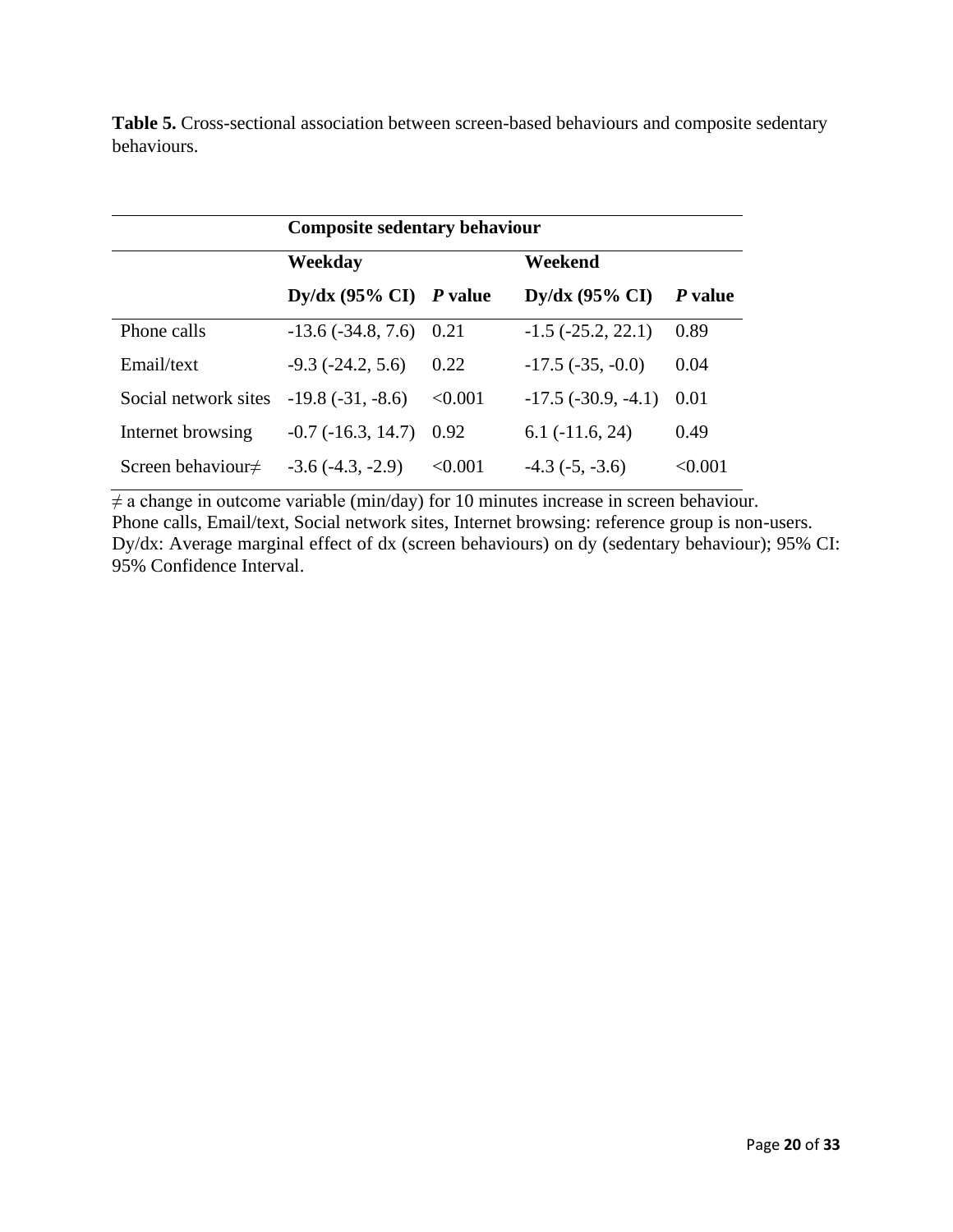#### **Associations between screen-based behaviours and sleep.**

Associations between screen-based behaviours and sleep duration are presented in Table 6. Participants who reported making phone calls or browsing the internet were less likely to attain  $\geq 9$ hours of sleep on weekdays. Adolescents using email/text and social network sites were less likely to attain ≥9 hours of sleep on both weekdays and weekend days. A ten-minute increase in the duration of screen-based behaviours was associated with lower odds of attaining ≥9 hours of sleep on both weekdays and weekend days. Test for interactions by sex showed that making phone calls was associated with lower odds of ≥9 hours of sleep on weekends in girls (0.62 (0.41, 0.93)) but was not associated with sleep duration in boys  $(1.41 (0.77, 2.59)$ ; p for interaction <0.05).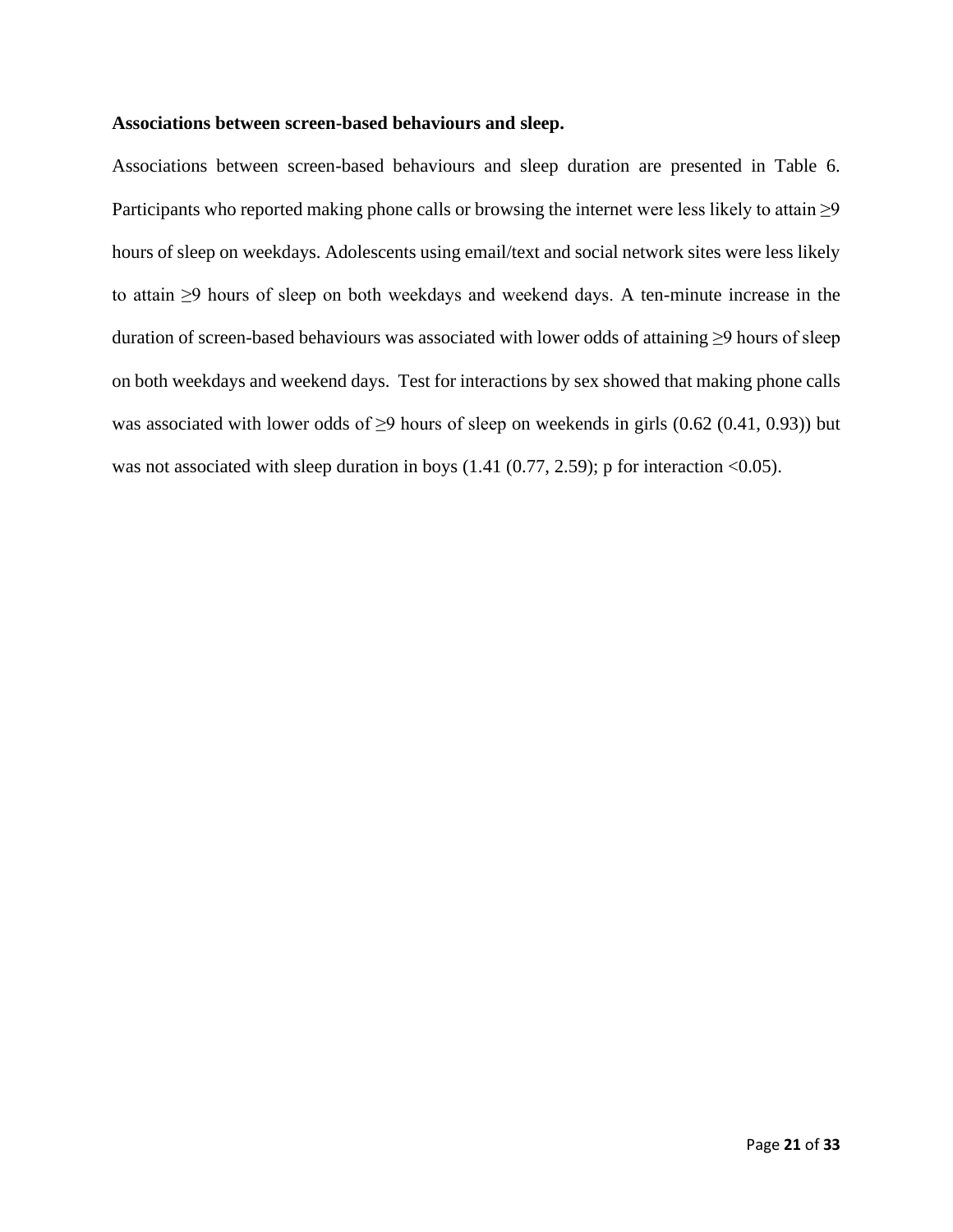|                         | <b>Sleep duration</b>               |         |                         |         |  |
|-------------------------|-------------------------------------|---------|-------------------------|---------|--|
|                         | Weekday                             |         | Weekend day             |         |  |
|                         | POR (95% CI) $P$ value POR (95% CI) |         |                         | P value |  |
| Phone calls             | 0.78(0.61, 1.0)                     | 0.05    | $0.86(0.61, 1.22)$ 0.41 |         |  |
| Email/text              | 0.80(0.67, 0.95)                    | 0.01    | 0.76(0.59, 0.99)        | 0.04    |  |
| Social network sites    | 0.78(0.68, 0.89)                    | < 0.001 | 0.78(0.61, 1.00)        | 0.05    |  |
| Internet browsing       | 0.75(0.62, 0.89)                    | 0.002   | 1.07(0.87, 1.32)        | 0.47    |  |
| Screen behaviour $\neq$ | 0.96(0.95, 0.96)                    | < 0.001 | 0.98(0.97, 0.99)        | < 0.001 |  |

**Table 6.** Cross-sectional association between screen-based behaviour and sleep duration.

 $\neq$  a change in outcome variable (Odd Ratio/day) for 10 minutes increase in screen behaviour. Phone calls, Email/text, Social network sites, Internet browsing: reference group is non-users. POR: Proportional odd ratio, 95% CI: 95% Confidence Interval.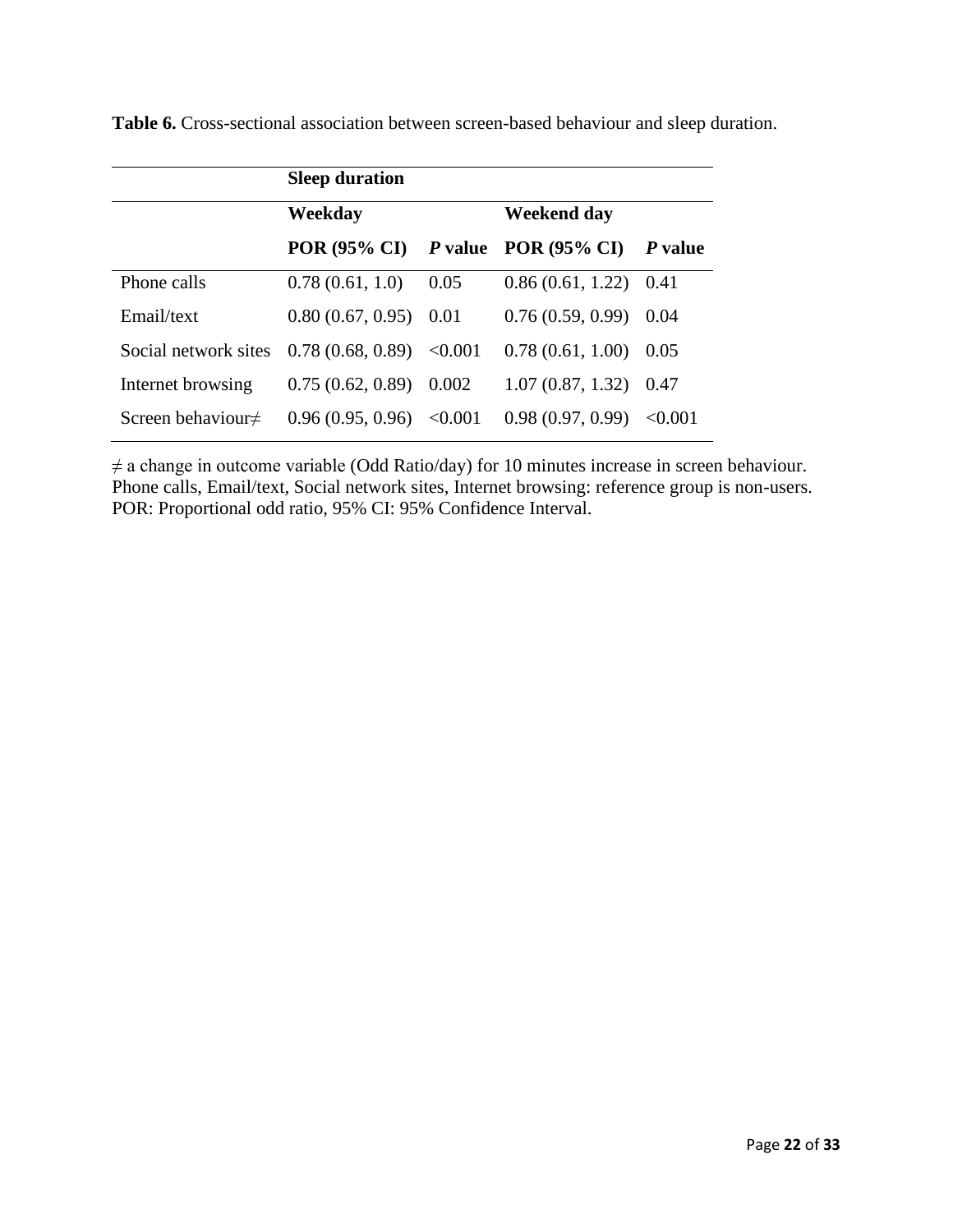# **DISCUSSION**

This study examined the association of selected screen-based behaviours with physical activity, sedentary behaviour and sleep in adolescents and explored whether the association varied by sex. The results show that participation in some screen-based behaviours and the duration of all screenbased behaviours are associated with less overall physical activity and MVPA, less sedentary behaviour, and shorter sleep duration on both weekdays and weekend days. A small number of differences in the direction or magnitude of these associations was observed between boys and girls, which may have implications for intervention design.

The use of social network sites and internet browsing was associated with lower overall PA and 5 to 10 fewer minutes of MVPA on both weekdays and weekend days. Our findings are consistent with previous evidence, (17,40) which showed that time spent in contemporary screen-based behaviours (i.e. tablet, smartphone and social media) was associated with insufficient levels of PA (PA <60 minutes), measured by self-report questionnaire. However, our findings contrast with those from a previous study in Norwegian adolescents, which reported that socialising and surfing online was not associated with physical activity (41). These contrasting results may be due to geographic variability in how these behaviours interact. In a cross-national investigation, (42) strong negative associations between physical activity and screen-based sedentary behaviours were found in North America and the Nordic countries, but associations were generally weaker in the British Isles, Central Europe and the Baltic countries. Few studies to date have examined the association between screen-behaviours and vigorous intensity physical activity; this would be a valuable avenue for future research given the known health benefits of vigorous intensity physical activity. Our findings indicate a complex suite of associations between screen-based activities and adolescents' physical activity, which may vary by behaviour and location amongst other things.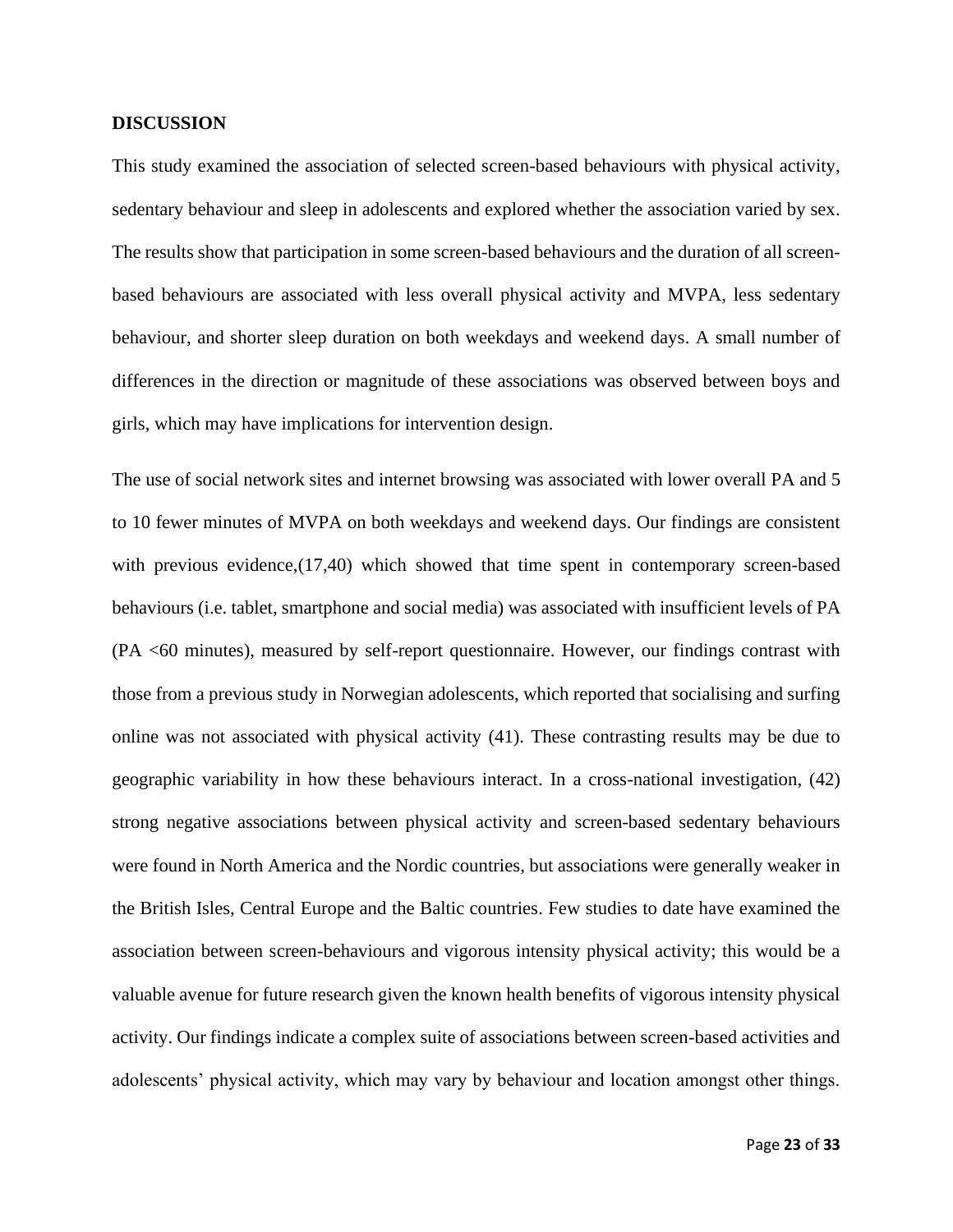Negative associations of visiting social networking sites and internet browsing with physical activity provide partial support for the displacement hypothesis, but the associations were generally small in magnitude, consistent with review evidence,(43,44) particularly when considering the duration of use rather than doing / not doing these behaviours. Nonetheless, strategies to reduce time spent in specific screen-behaviours may be valuable as part of a package of measures in programmes aiming to promote physical activity in adolescents.

Surprisingly, the use of social network sites and the duration of screen-based behaviours were associated with less composite sedentary behaviour on both weekdays and weekend days. The scarcity of evidence on the associations of contemporary screen time with sedentary behaviour makes the comparison of our findings with prior research difficult. However, a previous study showed that the presence of TV in the bedroom and combined presence of computer and TV-set were negatively associated with accelerometer-assessed sedentary time (45). There are several possible explanations for these findings. Firstly, adolescents may spend time using social media via portable devices, such as mobile phones, while engaging in light activity and are not necessarily sedentary. A study using data from two UK time-use surveys (2000–2015), found an increase in the time children spent using mobile devices and tablets when engaging in other activities throughout the day (i.e., time at school, during travel, and when eating) (46). Research to establish body posture or the presence/absence of activity whilst using screen-based devices will advance our understanding on how screen behaviours may displace time in sedentary behaviour. Another potential explanation is that the negative associations of screen behaviours with sedentary behaviour may be due to the changes in media use and the shift from traditional (e.g., TV-viewing, video games) to contemporary screen use behaviours in the current generation. Our composite measure of sedentary behaviour consists of the sum of screen and non- screen-based sedentary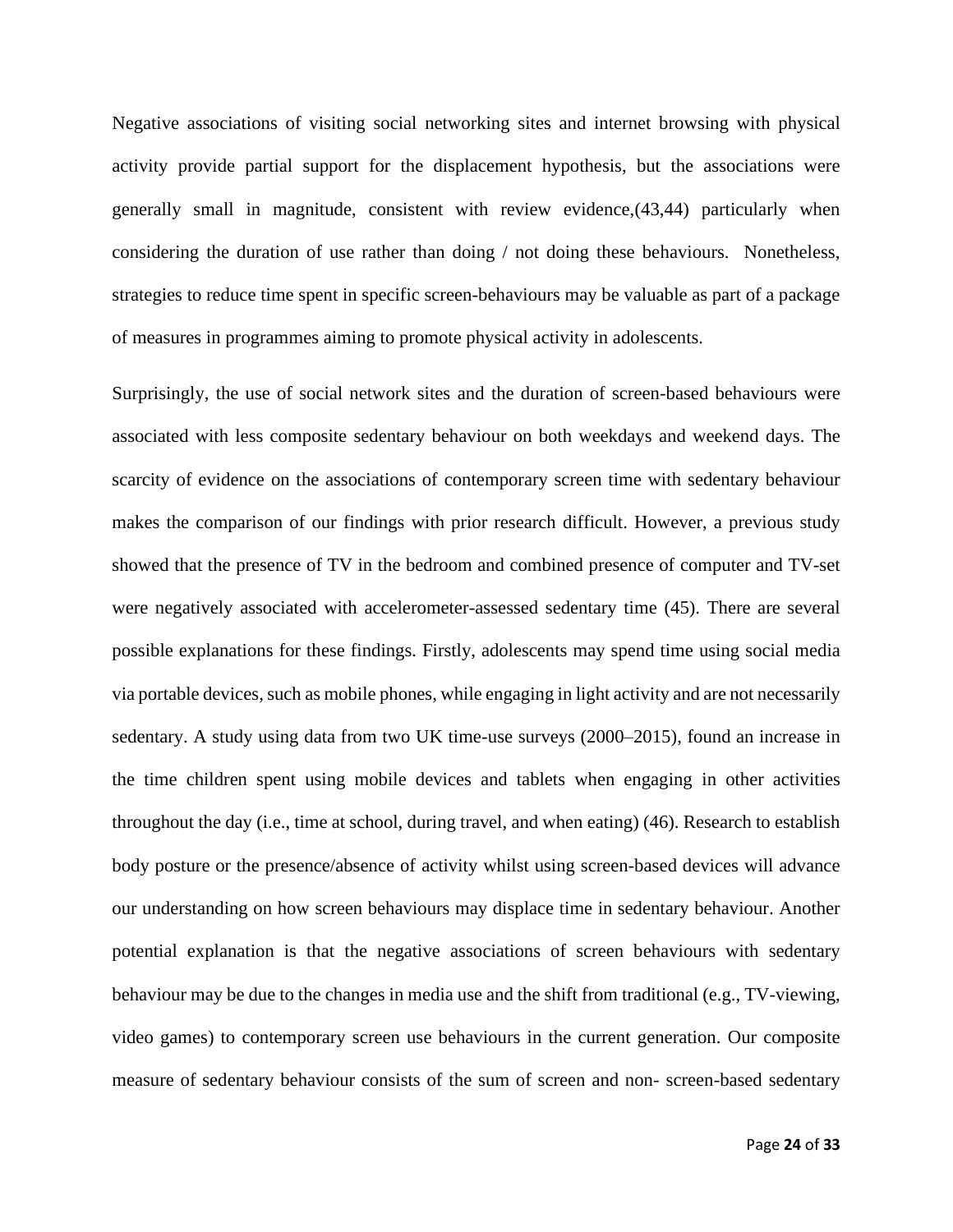activities; therefore, it may be hypothesised that more time in social networking sites was associated with less TV-viewing, video-game play or reading for school or leisure, all of which are predominantly sedentary activities.

We found that all four of the screen-based behaviours examined were associated with shorter sleep duration on weekdays, and the use of email/texts and social network sites was associated with shorter sleep on weekend days. Our findings add to a growing body of evidence indicating that the use of screen devices (both traditional and contemporary) is associated with shorter sleep duration (i.e. less than 8 hours) in this population (17,47–49). However, much of the previous research has examined whole week patterns in sleep behaviour, without distinguishing week and weekend days. This knowledge can help with the targeting and content of behaviour change interventions. Differences in the association observed across week and weekend days may reflect the differing daily routines of young people during the week/weekend, and the differing times of day when adolescents can engage in these activities. However, it would be valuable to see if these differences were replicated in further analyses before drawing firm conclusions. Given that short and interrupted sleep may have implications for adolescents' mental health and well-being,(49–51) these findings support the development of strategies to monitor screen time in programmes aimed at promoting healthy sleep habits in adolescents. Further research to corroborate our findings, however, should be undertaken prior to application of these strategies in practice.

This is one of the few existing studies that has examined whether associations of screen behaviours with physical activity, sedentary behaviour and sleep vary by sex. A number of significant interactions were observed, sometimes in opposing directions. For example, use of social networking sites was associated with 15 fewer minutes of MVPA in girls, but not in boys. This is consistent with prior evidence showing that the use of social media and chat apps for four or more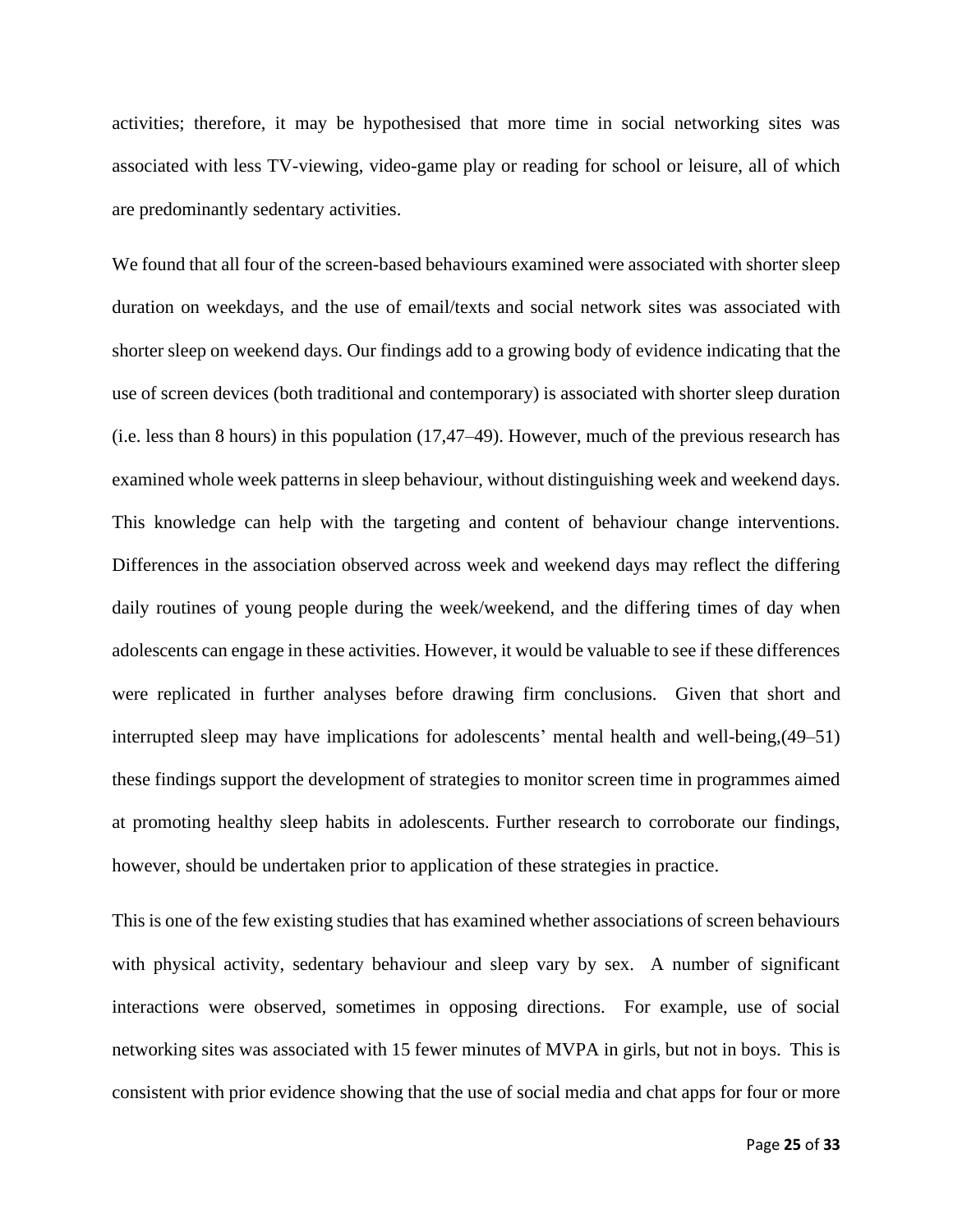hours per day was negatively associated with MVPA in girls, but no such association was observed in boys (52). We also found that the association between internet browsing and sedentary behaviour was stronger in boys but not in girls. However, this finding is not consistent with evidence on bedroom media which showed that the negative association of television and computer ownership with sedentary time was stronger in girls than boys (45). Evidence on variations in the associations between screen behaviours and movement behaviours by sex is inconsistent at this point. In addition, few studies have formally tested for effect modification by sex. Further studies are required to examine whether the associations between screen behaviours, physical activity, sedentary behaviour and sleep vary by sex. This will help to inform the content and targeting of behaviour change interventions addressing this suit of health-related behaviours.

Our findings cannot be used to determine causality, due to the cross-sectional design, but they do nonetheless add to the evidence base concerning inter-relations between health behaviours, particularly given our focus on contemporary screen behaviours, which have been little studied in this context to date. Previous research suggested that there is time for both screen activities (traditional devices) and physical activity and therefore provided limited support for the displacement hypothesis (53). Additionally, our findings indicate differential associations between specific screen activities and other health behaviours; use of social network sites was consistently associated with adolescents' physical activity, sedentary behaviour and sleep duration for example, whilst making phone calls or using email/texting was associated with sleep only. These nuances further our understanding of the complex pathways that link behaviour with health and can guide the development of behaviour change interventions. Where appropriate, advanced analytical techniques, such as compositional analysis, can further our understanding of how particular behaviours, or groups of behaviours, interact within our daily time budget (54).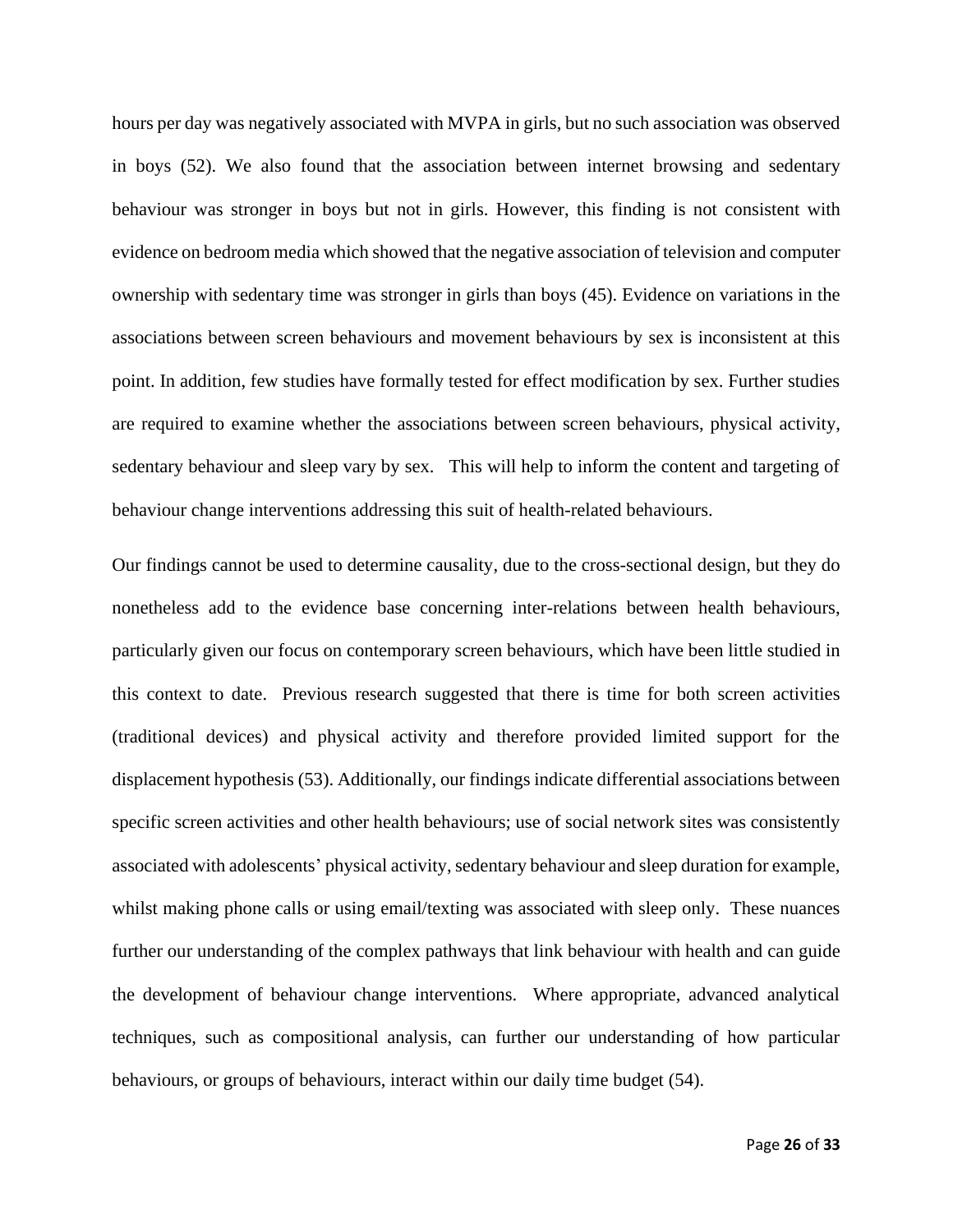# **Strengths and limitations**

A strength of this study is the large geographically and demographically diverse sample. In addition, we utilised device-based measures of overall PA and MVPA, reducing the bias associated with self-report. Regression models included adjustments for known confounders, and we explored effect modification by sex. Lastly, the use of time-use diary derived data, allowed us to study contemporary screen behaviours, such as use of social networking sites, which have been relatively understudied in this field to date. Nevertheless, our results should be interpreted with the following limitations in mind. Firstly, the results are derived from a British population and, as such, conclusions may not be fully generalizable to other nations. Secondly, due to the cross-sectional nature of the analysis, we cannot determine the direction of the associations observed. Thirdly, the time-use diaries did not provide information on the type of device (e.g., tablet or smartphone, portable or non-portable) used whilst reporting time in screen behaviour which may have introduced variability into the associations of interest and limits direct applicability to the development of intervention strategies. Fourthly, we acknowledge that a substantial number of participants were excluded from the analysis due to missing diary data, consistent with previous research using this methodology. Our analytical sample differed in a number of social and demographic characteristics to the wider cohort, potentially limiting the generalisability of our findings. Lastly, the validity of the specific time use diary used in this study is unknown, though it was rigorously pilot-tested prior to use and diaries of a similar nature have demonstrated acceptable validity and reliability. (55)

## **CONCLUSIONS**

In this study, the use of social network sites and internet browsing were consistently associated with less MVPA and sedentary behaviour on both weekdays and weekend days, and the use of all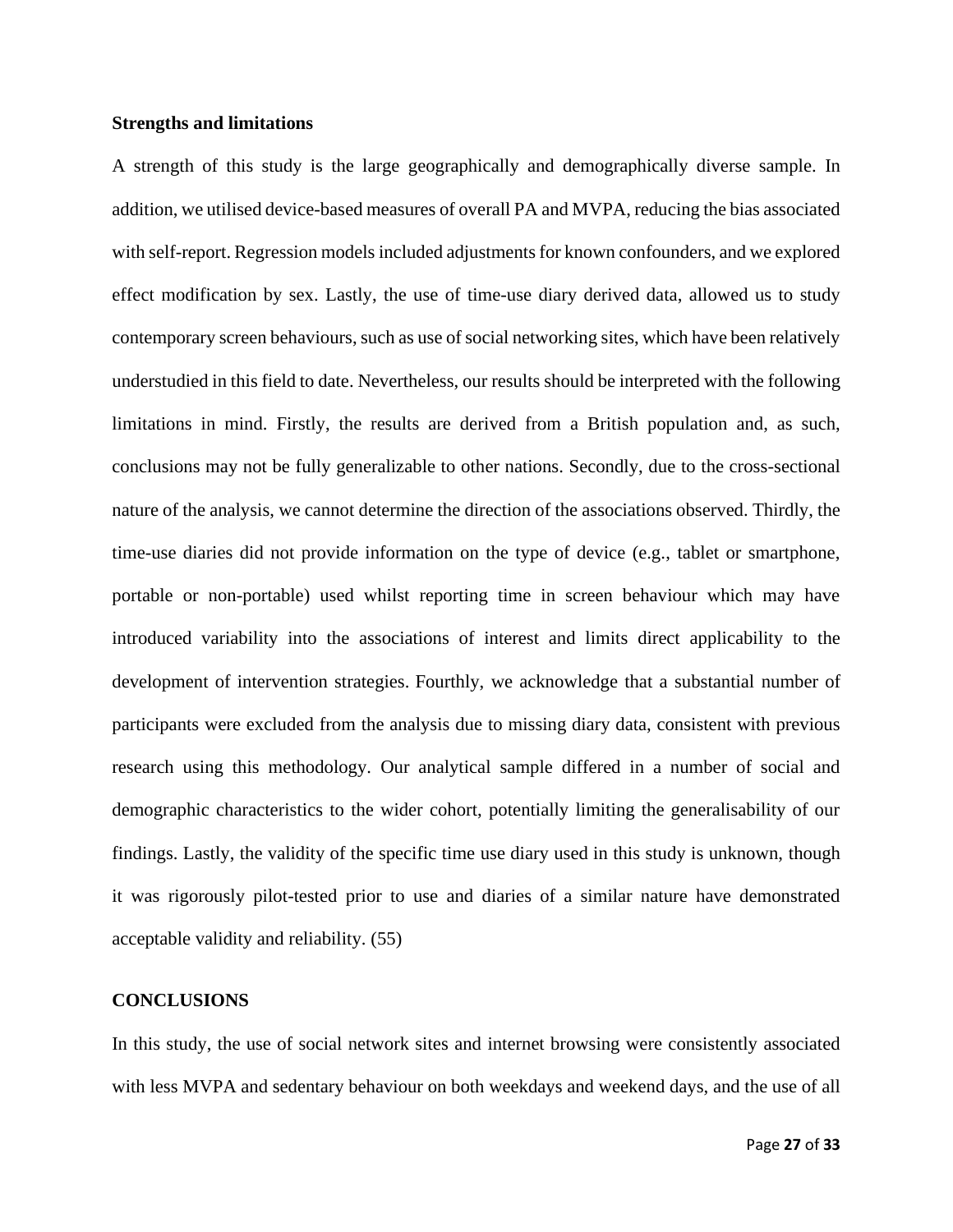screen behaviours was strongly associated with shorter sleep duration on weekdays. In light of continued growth in ownership and usage of screen-based devices in young people, further work to understand how these activities interact with other behaviours, including physical activity and sleep is warranted. Our findings indicate that intervention strategies to limit screen-behaviours may be valuable components in programmes aimed at promoting MVPA and adequate sleep in this age group, along with appropriate tailoring by sex in some instances.

Statement Regarding Informed Consent: Informed consent was obtained from all individual participants included in the study.

Statement Regarding Ethical Approval: All procedures performed in studies involving human participants were in accordance with the ethical standards of the institutional and/or national research committee and with the 1964 Helsinki declaration and its later amendments or comparable ethical standards.

Statement Regarding the Welfare of Animals: not applicable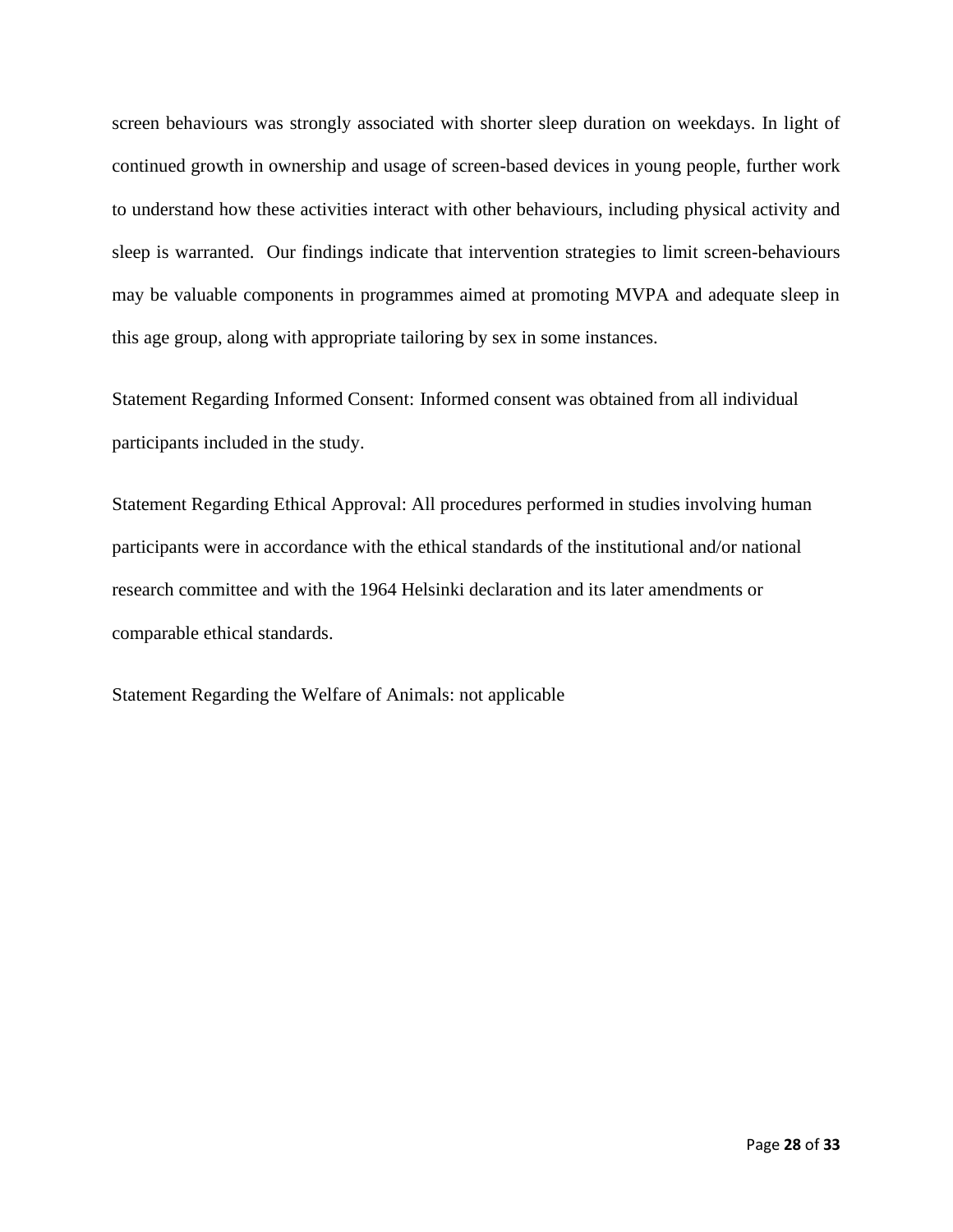# **REFERENCES**

- 1. Chastin SFM, Palarea-Albaladejo J, Dontje ML, Skelton DA. Combined effects of time spent in physical activity, sedentary behaviors and sleep on obesity and cardio-metabolic health markers: A novel compositional data analysis approach. PLoS One. 2015;10(10).
- 2. Carson V, Tremblay MS, Chaput J-P, Chastin SFM. Associations between sleep duration, sedentary time, physical activity, and health indicators among Canadian children and youth using compositional analyses. Appl Physiol Nutr Metab . 2016;41(6 (3)):S294–302.
- 3. Carson V, Hunter S, Kuzik N, Gray CE, Poitras VJ, Chaput J-P, et al. Systematic review of sedentary behaviour and health indicators in school-aged children and youth: an update. Appl Physiol Nutr Metab. 2016;41(6 (3)):S240–65.
- 4. Chaput J, Gray CE, Poitras VJ, Carson V, Gruber R, Olds T, et al. Sleep and Health Indicators in School-Aged Children and Youth 1. 2016;282(6).
- 5. Tapia-Serrano MA, Sevil-Serrano J, Sánchez-Miguel PA. Adherence to 24-Hour Movement Guidelines among Spanish Adolescents: Differences between Boys and Girls. Children . 2021. 1;8(2):95.
- 6. Watson A, Dumuid D, Maher C, Olds T. Associations between meeting 24-hour movement guidelines and academic achievement in Australian primary school-aged children. J Sport Heal Sci. 2021 Jan 6;S2095-254.
- 7. Australian 24-Hour Movement Guidelines for Children and Young People (5–17. An Integration of Physical Activity, Sedentary Behaviour and Sleep. Aust Gov Dep Heal Canberra, Aust. 2018.
- 8. 'Sit Less, Move More, SleepWell'. Available online: https://www.health.govt.nz/ourwork/preventative-health-wellness/physical-activity#kids. 2020;
- 9. Tremblay MS, Carson V, Chaput J-P, Connor Gorber S, Dinh T, Duggan M, et al. Canadian 24-Hour Movement Guidelines for Children and Youth: An Integration of Physical Activity, Sedentary Behaviour, and Sleep. Appl Physiol Nutr Metab. 2016 Jun 1;41(6 (Suppl. 3)):S311–27.
- 10. Carson V, Chaput JP, Janssen I, Tremblay MS. Health associations with meeting new 24 hour movement guidelines for Canadian children and youth. Prev Med (Baltim). 2017; 95:7-13.
- 11. Tye LS, Scott T, Haszard JJ, Peddie MC. Physical Activity, Sedentary Behaviour and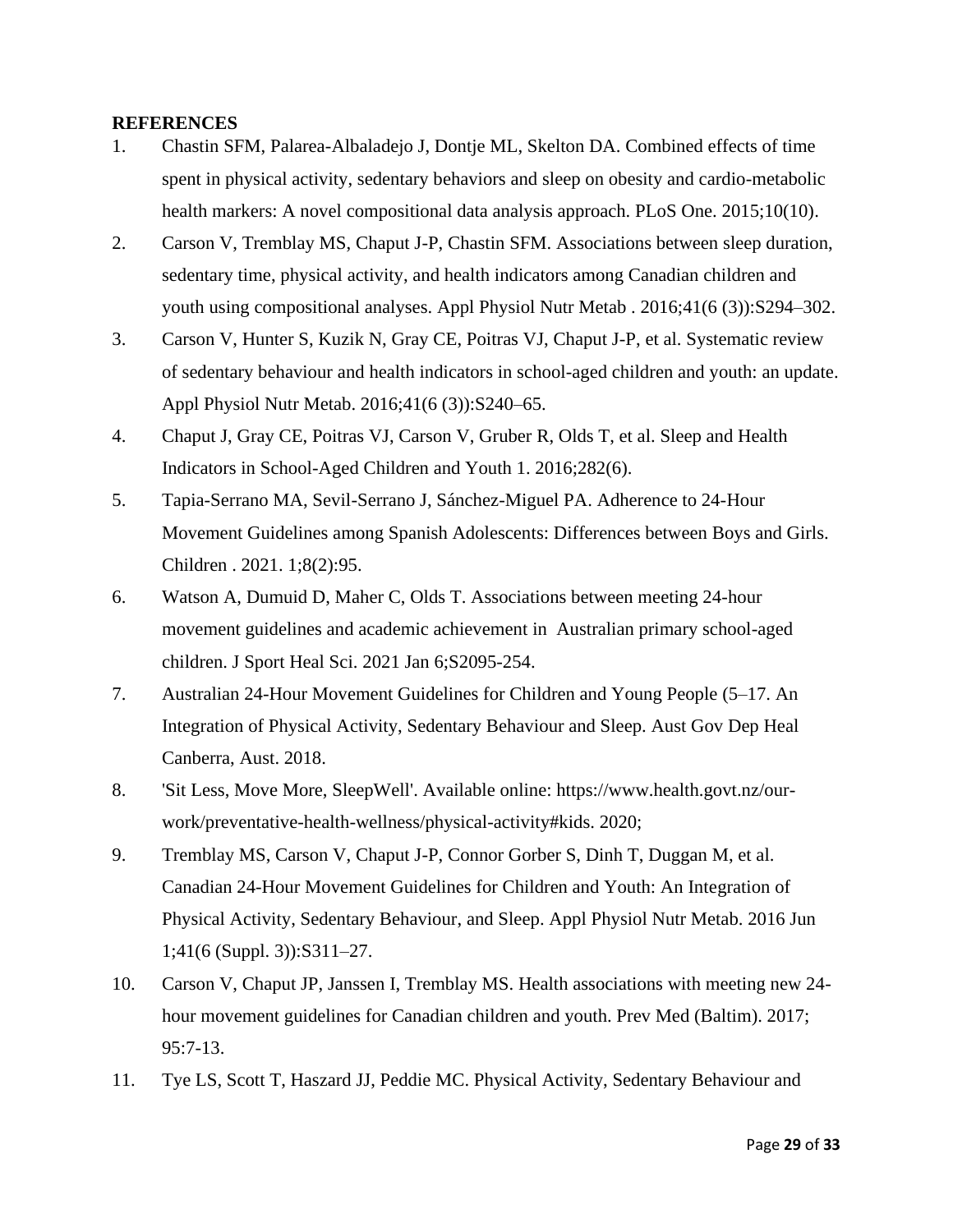Sleep, and Their Association with BMI in a Sample of Adolescent Females in New Zealand. Vol. 17, International Journal of Environmental Research and Public Health . 2020.

- 12. Mutz DC, Roberts DF, Vuuren DP van. Reconsidering the Displacement Hypothesis: Television's Influence on Children's Time Use. Communic Res. 1993 Feb 1;20(1):51–75.
- 13. Pearson N, Braithwaite RE, Biddle SJH, van Sluijs EMF, Atkin AJ. Associations between sedentary behaviour and physical activity in children and adolescents: A meta-analysis. Obes Rev. 2014;15(8):666–75.
- 14. Office of Communication. Children and Parents: Media Use and Attitudes. Ofcom. 2019;(October):220. Available from: http://stakeholders.ofcom.org.uk/binaries/research/media-literacy/october-2013/research07Oct2013.pdf
- 15. Coyne SM, Rogers AA, Zurcher JD, Stockdale L, Booth M. Does time spent using social media impact mental health?: An eight year longitudinal study. Comput Human Behav. 2020;
- 16. Raustorp A, Spenner N, Wilkenson A, Fröberg A. School-based study showed a correlation between physical activity and smartphone and tablet use by students aged eight, 11 and 14. Acta Paediatr Int J Paediatr. 2019;0–2.
- 17. Kenney EL, Gortmaker SL. United States Adolescents' Television, Computer, Videogame, Smartphone, and Tablet Use: Associations with Sugary Drinks, Sleep, Physical Activity, and Obesity. J Pediatr. 2017 Mar;182:144–9.
- 18. Espinoza G, Juvonen J. The pervasiveness, connectedness, and intrusiveness of social network site use among young adolescents. Cyberpsychol Behav Soc Netw. 2011 Dec;14(12):705–9.
- 19. Foley LS, Maddison R, Jiang Y, Marsh S, Olds T, Ridley K. Presleep activities and time of sleep onset in children. Pediatrics. 2013 Feb;131(2):276–82.
- 20. Scott H, Biello SM, Woods HC. Social media use and adolescent sleep patterns: crosssectional findings from the UK millennium cohort study. BMJ Open. 2019;9(9):e031161.
- 21. Dall PM, Coulter EH, Fitzsimons CF, Skelton DA, Chastin S. TAxonomy of Self-reported Sedentary behaviour Tools (TASST) framework for development, comparison and evaluation of self-report tools: content analysis and systematic review. BMJ Open. 2017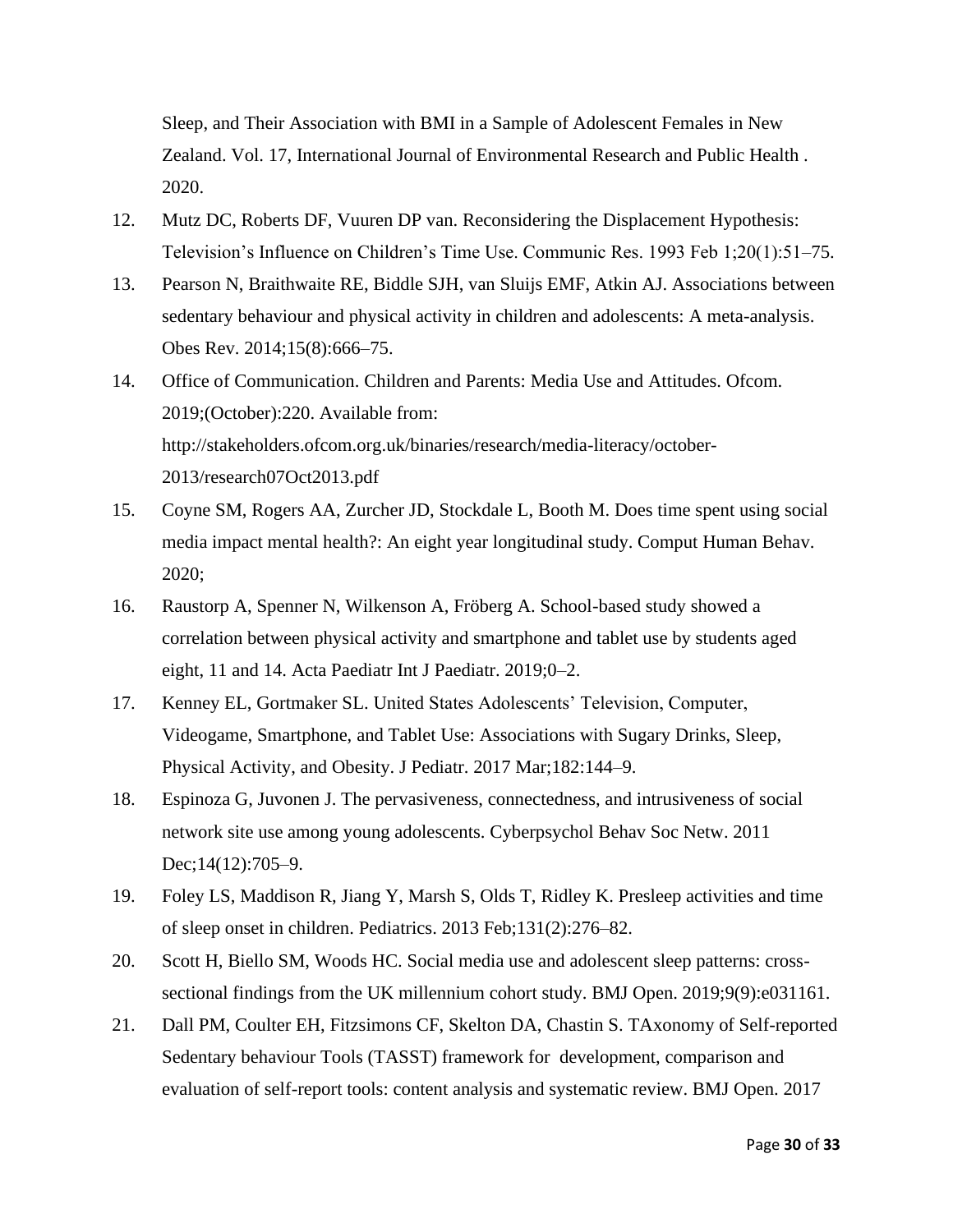Apr;7(4):e013844.

- 22. Hidding LM, Altenburg TM, Mokkink LB, Terwee CB, Chinapaw MJM. Systematic Review of Childhood Sedentary Behavior Questionnaires: What do We Know and What is Next? Sport Med. 2017;47(4):677–99.
- 23. Kemp BJ, Parrish A-M, Cliff DP. `Social screens' and `the mainstream': longitudinal competitors of non-organized physical activity in the transition from childhood to adolescence. Int J Behav Nutr Phys Act. 2020 Jan;17(1).
- 24. Haycraft E, Sherar LB, Griffiths P, Biddle SJH, Pearson N. Screen-time during the afterschool period: A contextual perspective. Prev Med Reports. 2020;19.
- 25. Mullan K. A child's day: trends in time use in the UK from 1975 to 2015. Br J Sociol. 2019; 70(3):997-1024.
- 26. Ipsos Mori. Millennium Cohort Study Sixth Sweep (MCS6) Technical Report. Prepared for the Centre for Longitudinal Studies, UCL Institute of Education. 2017;2017(February). Available from: http://www.ipsos-mori.com/terms.http://www.ipsos-mori.com/terms.
- 27. Connelly R, Platt L. Cohort profile: UK Millennium Cohort Study (mcs). Int J Epidemiol. 2014;43(6):1719–25.
- 28. Ipsos MORI. Millennium Cohort Study Sixth Sweep ( MCS6 ) Appendix B : English Language Survey Materials – 2016.
- 29. Mireku MO. Waking Activities and Sleep: Analysis of UK Adolescents' Daily Time-Use Diaries. J Adolesc Heal. 2020;
- 30. Heywood J. Millennium Cohort Study Physical Activity: Accelerometer dataset MCS6(2015) USER GUIDE. 2018;6(March):1–8.
- 31. van Hees VT, Gorzelniak L, Dean León EC, Eder M, Pias M, Taherian S, et al. Separating Movement and Gravity Components in an Acceleration Signal and Implications for the Assessment of Human Daily Physical Activity. PLoS One. 2013;
- 32. Da silva ICM, Van hees VT, Ramires V V., Knuth AG, Bielemann RM, Ekelund U, et al. Physical activity levels in three Brazilian birth cohorts as assessed with raw triaxial wrist accelerometry. Int J Epidemiol. 2014;
- 33. Yang-Huang J, van Grieken A, Moll HA, Jaddoe VW V, Wijtzes AI, Raat H. Socioeconomic differences in children's television viewing trajectory: A population-based prospective cohort study. PLoS One [Internet]. 2017 Dec 6;12(12):e0188363–e0188363.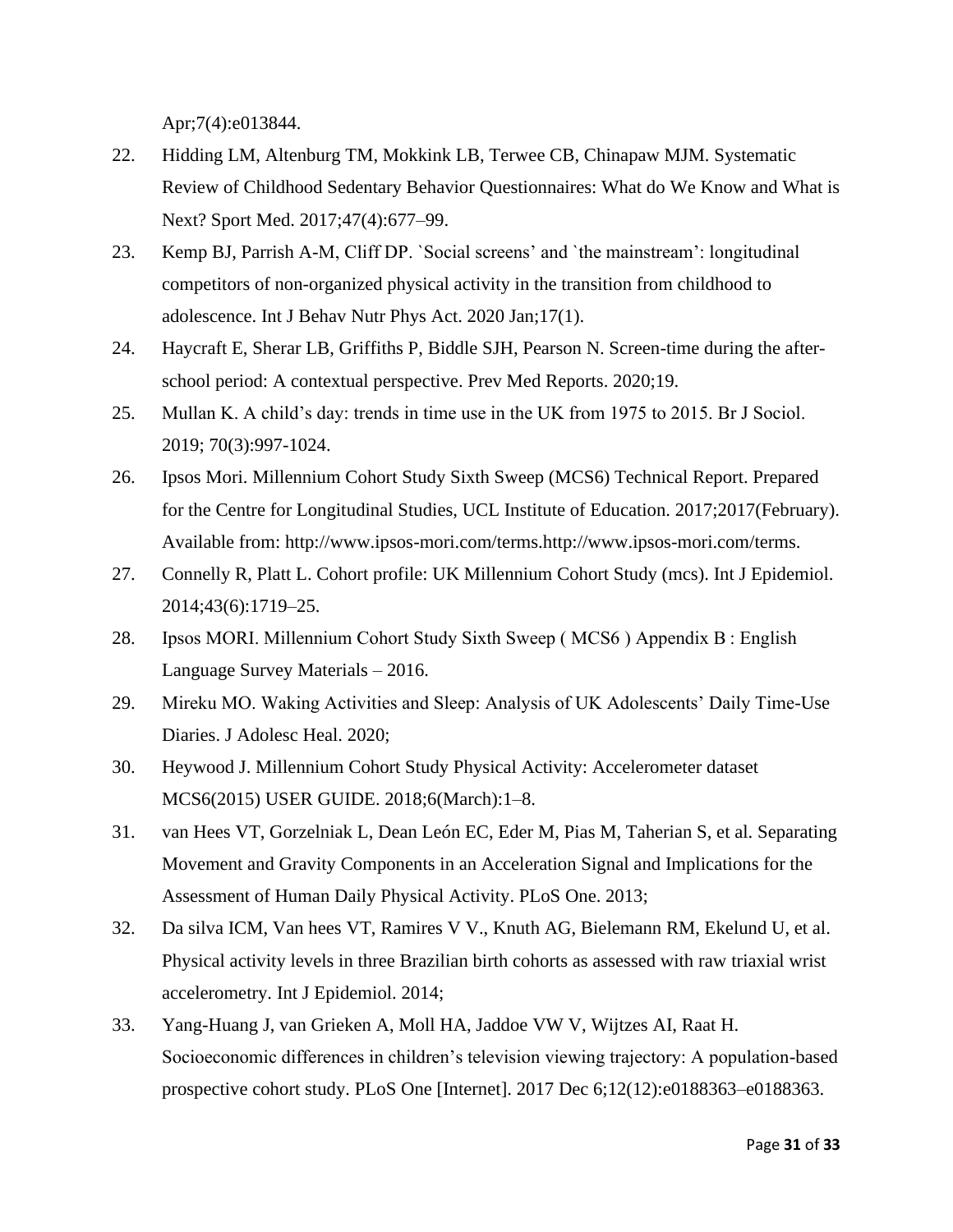- 34. Fitzsimons E. Millennium Cohort Study. Sixth Survey 2015-2016. User Guide (First Edition). 2017;(February).
- 35. Atkin AJ, Corder K, Ekelund U, Wijndaele K, Griffin SJ, van Sluijs EMF. Determinants of Change in Children's Sedentary Time. PLoS One. 2013;8(6):1–9.
- 36. Hoyos Cillero I, Jago R. Sociodemographic and home environment predictors of screen viewing among Spanish school children. J Public Health (Bangkok). 2011;33(3):392–402.
- 37. Department for Environmental Food & Rural Affairs in collaboration with the Office for National Statistics. Guide to applying the Rural Urban Classification to data. 2016;(July):11. Available from: www.gov.uk/defra
- 38. Cole TJ, Bellizzi MC, Flegal KM, Dietz WH. Establishing a standard definition for child overweight and obesity worldwide: International survey. Br Med J. 2000;
- 39. Cameron A, Trivedi P. Regression Analysis of Count Data. Cambridge: Cambridge University Press; 2013.
- 40. Busch V, Manders LA, De Leeuw JRJ. Screen time associated with health behaviors and outcomes in adolescents. Am J Health Behav. 2013;37(6):819–30.
- 41. Chortatos A, Henjum S, Elin L, Id T, Terragni L, Gebremariam K. Comparing three screen-based sedentary behaviours ' effect upon adolescents ' participation in physical activity : The ESSENS study. 2020;1–15.
- 42. Melkevik O, Torsheim T, Iannotti RJ, Wold B. Is spending time in screen-based sedentary behaviors associated with less physical activity: A cross national investigation. Int J Behav Nutr Phys Act. 2010;
- 43. Pearson N, Braithwaite RE, Biddle SJH, van Sluijs EMF, Atkin AJ. Associations between sedentary behaviour and physical activity in children and adolescents: A meta-analysis. Obes Rev. 2014;15(8):666–75.
- 44. Dalene KE, Anderssen SA, Andersen LB, Steene-Johannessen J, Ekelund U, Hansen BH, et al. Cross-sectional and prospective associations between sleep, screen time, active school travel, sports/exercise participation and physical activity in children and adolescents. BMC Public Health. 2018;
- 45. Atkin AJ, Corder K, van Sluijs EMF. Bedroom media, sedentary time and screen-time in children: A longitudinal analysis. Int J Behav Nutr Phys Act. 2013;10:1–10.
- 46. Mullan K. Technology and Children's Screen-Based Activities in the UK: The Story of